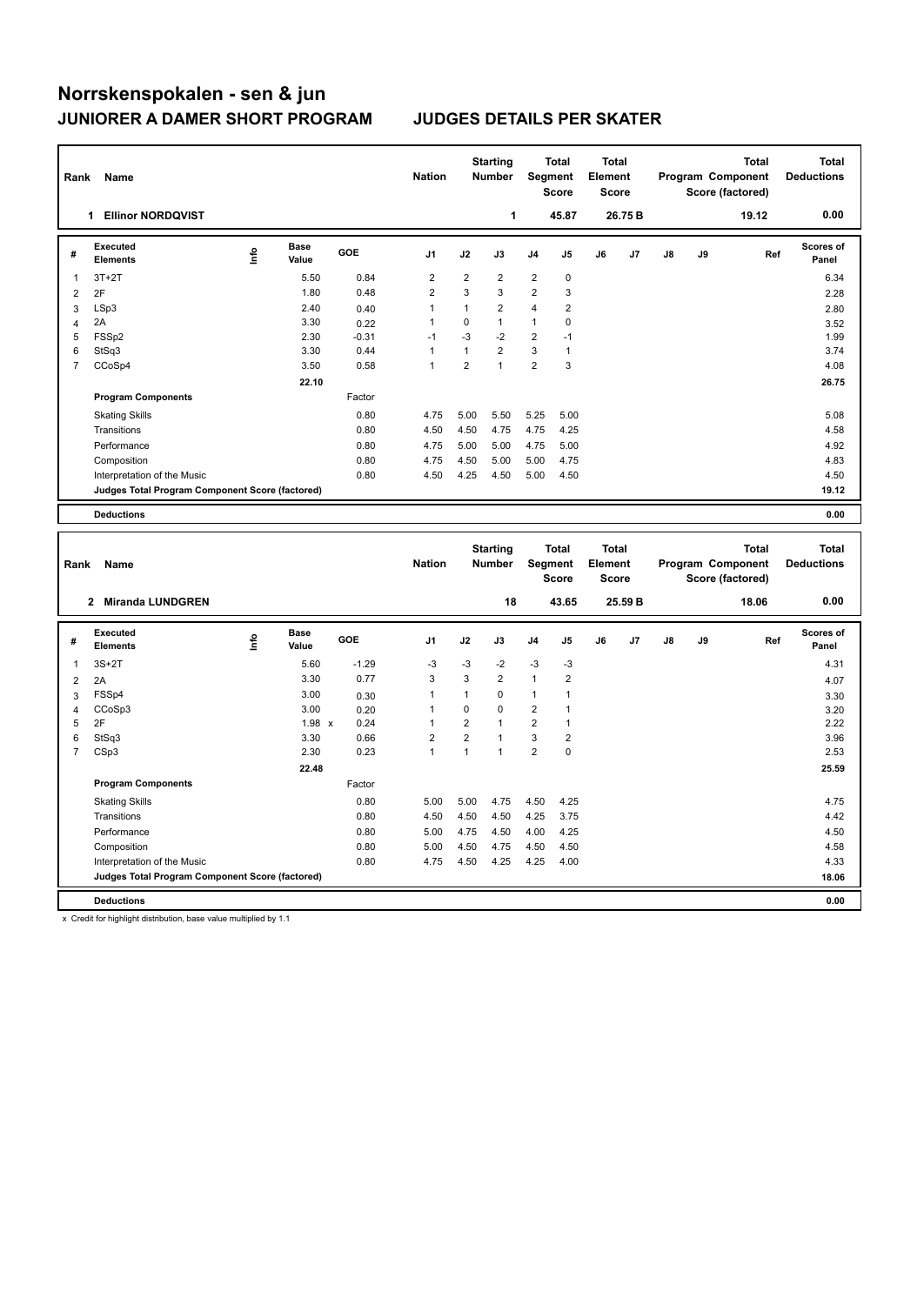| Rank           | Name                                            |             | <b>Nation</b>        |            | <b>Starting</b><br><b>Number</b> | Segment        | <b>Total</b><br><b>Score</b> | <b>Total</b><br>Element<br><b>Score</b> |                         |    |         | <b>Total</b><br>Program Component<br>Score (factored) | Total<br><b>Deductions</b> |       |                    |
|----------------|-------------------------------------------------|-------------|----------------------|------------|----------------------------------|----------------|------------------------------|-----------------------------------------|-------------------------|----|---------|-------------------------------------------------------|----------------------------|-------|--------------------|
|                | <b>Natalia JANSSON</b><br>3                     |             |                      |            |                                  |                | 17                           |                                         | 42.09                   |    | 26.77 B |                                                       |                            | 16.32 | $-1.00$            |
| #              | Executed<br><b>Elements</b>                     | <u>info</u> | <b>Base</b><br>Value | <b>GOE</b> | J <sub>1</sub>                   | J2             | J3                           | J <sub>4</sub>                          | J <sub>5</sub>          | J6 | J7      | $\mathsf{J}8$                                         | J9                         | Ref   | Scores of<br>Panel |
| 1              | $3T+2T$                                         |             | 5.50                 | 0.14       | 1                                | 1              | $\mathbf 0$                  | $\mathbf 0$                             | $\mathbf 0$             |    |         |                                                       |                            |       | 5.64               |
| $\overline{2}$ | 3F<                                             | $\hat{~}$   | 4.24                 | $-2.12$    | $-5$                             | $-5$           | $-5$                         | $-5$                                    | $-5$                    |    |         |                                                       |                            |       | 2.12               |
| 3              | FSSp3                                           |             | 2.60                 | 0.52       | $\overline{2}$                   | $\overline{2}$ | $\mathbf{1}$                 | $\overline{2}$                          | $\overline{\mathbf{c}}$ |    |         |                                                       |                            |       | 3.12               |
| 4              | 2A                                              |             | 3.30                 | $-0.11$    | 0                                | $-1$           | $\mathbf 0$                  | $-1$                                    | $\mathbf 0$             |    |         |                                                       |                            |       | 3.19               |
| 5              | CCoSp4                                          |             | 3.50                 | 0.35       | 1                                | $\overline{2}$ | $\Omega$                     | $\mathbf{1}$                            | $\overline{1}$          |    |         |                                                       |                            |       | 3.85               |
| 6              | StSq3                                           |             | 3.30                 | 0.22       | 0                                | 1              | $\mathbf{1}$                 | $\mathbf{1}$                            | 0                       |    |         |                                                       |                            |       | 3.52               |
| $\overline{7}$ | LSp4                                            |             | 2.70                 | 0.63       | 3                                | $\overline{2}$ | $\overline{2}$               | 3                                       | $\overline{\mathbf{c}}$ |    |         |                                                       |                            |       | 3.33               |
|                |                                                 |             | 25.14                |            |                                  |                |                              |                                         |                         |    |         |                                                       |                            |       | 26.77              |
|                | <b>Program Components</b>                       |             |                      | Factor     |                                  |                |                              |                                         |                         |    |         |                                                       |                            |       |                    |
|                | <b>Skating Skills</b>                           |             |                      | 0.80       | 4.50                             | 4.75           | 4.25                         | 4.25                                    | 4.00                    |    |         |                                                       |                            |       | 4.33               |
|                | Transitions                                     |             |                      | 0.80       | 4.00                             | 4.25           | 3.75                         | 3.50                                    | 3.50                    |    |         |                                                       |                            |       | 3.75               |
|                | Performance                                     |             |                      | 0.80       | 4.50                             | 4.50           | 4.25                         | 3.75                                    | 4.25                    |    |         |                                                       |                            |       | 4.33               |
|                | Composition                                     |             |                      | 0.80       | 4.25                             | 4.50           | 4.00                         | 4.00                                    | 4.00                    |    |         |                                                       |                            |       | 4.08               |
|                | Interpretation of the Music                     |             |                      | 0.80       | 4.25                             | 4.00           | 3.50                         | 4.25                                    | 3.50                    |    |         |                                                       |                            |       | 3.92               |
|                | Judges Total Program Component Score (factored) |             |                      |            |                                  |                |                              |                                         |                         |    |         |                                                       |                            |       | 16.32              |
|                | <b>Deductions</b>                               |             | Falls:               | $-1.00$    |                                  |                |                              |                                         |                         |    |         |                                                       |                            |       | $-1.00$            |

< Under-rotated jump

| Rank           | Name<br>Lovisa AAV<br>4                         |      |                      |         | <b>Nation</b>  |                | <b>Starting</b><br><b>Number</b> | Segment        | Total<br><b>Score</b> | Total<br>Element<br><b>Score</b> |                |    |    | <b>Total</b><br>Program Component<br>Score (factored) | <b>Total</b><br><b>Deductions</b> |
|----------------|-------------------------------------------------|------|----------------------|---------|----------------|----------------|----------------------------------|----------------|-----------------------|----------------------------------|----------------|----|----|-------------------------------------------------------|-----------------------------------|
|                |                                                 |      |                      |         |                |                | 23                               |                | 41.60                 |                                  | 24.74 B        |    |    | 16.86                                                 | 0.00                              |
| #              | <b>Executed</b><br><b>Elements</b>              | ١nf٥ | <b>Base</b><br>Value | GOE     | J <sub>1</sub> | J2             | J3                               | J <sub>4</sub> | J5                    | J6                               | J <sub>7</sub> | J8 | J9 | Ref                                                   | <b>Scores of</b><br>Panel         |
| 1              | CSp3                                            |      | 2.30                 | 0.46    | 2              | 2              | $\overline{2}$                   | $\mathbf{3}$   | $\mathbf{1}$          |                                  |                |    |    |                                                       | 2.76                              |
| 2              | $3S+2T$                                         |      | 5.60                 | 0.43    | 1              | $\overline{2}$ | 1                                | $\mathbf{1}$   | $\mathbf 0$           |                                  |                |    |    |                                                       | 6.03                              |
| 3              | 2A                                              |      | 3.30                 | 0.00    | 0              | 0              | 0                                | 0              | $-1$                  |                                  |                |    |    |                                                       | 3.30                              |
| 4              | FSSp3                                           |      | 2.60                 | $-0.26$ | $-1$           | 0              | $-1$                             | $-2$           | $-1$                  |                                  |                |    |    |                                                       | 2.34                              |
| 5              | 2F                                              |      | $1.98 \times$        | 0.18    | 1              | $\overline{2}$ | $\Omega$                         | $\mathbf{1}$   | 1                     |                                  |                |    |    |                                                       | 2.16                              |
| 6              | StSq2                                           |      | 2.60                 | 0.17    | 0              | 3              | $\mathbf{1}$                     | $\mathbf{1}$   | 0                     |                                  |                |    |    |                                                       | 2.77                              |
| $\overline{7}$ | CCoSp4                                          |      | 3.50                 | $-0.12$ | $\mathbf 0$    | $\mathbf{1}$   | $-1$                             | $\mathbf 0$    | $-2$                  |                                  |                |    |    |                                                       | 3.38                              |
|                |                                                 |      | 21.88                |         |                |                |                                  |                |                       |                                  |                |    |    |                                                       | 24.74                             |
|                | <b>Program Components</b>                       |      |                      | Factor  |                |                |                                  |                |                       |                                  |                |    |    |                                                       |                                   |
|                | <b>Skating Skills</b>                           |      |                      | 0.80    | 4.25           | 4.75           | 4.50                             | 4.50           | 3.75                  |                                  |                |    |    |                                                       | 4.42                              |
|                | Transitions                                     |      |                      | 0.80    | 4.00           | 4.50           | 4.00                             | 4.25           | 3.50                  |                                  |                |    |    |                                                       | 4.08                              |
|                | Performance                                     |      |                      | 0.80    | 3.75           | 5.00           | 4.25                             | 4.25           | 3.75                  |                                  |                |    |    |                                                       | 4.08                              |
|                | Composition                                     |      |                      | 0.80    | 4.00           | 4.75           | 4.25                             | 4.50           | 4.00                  |                                  |                |    |    |                                                       | 4.25                              |
|                | Interpretation of the Music                     |      |                      | 0.80    | 3.75           | 4.50           | 4.50                             | 4.50           | 3.75                  |                                  |                |    |    |                                                       | 4.25                              |
|                | Judges Total Program Component Score (factored) |      |                      |         |                |                |                                  |                |                       |                                  |                |    |    |                                                       | 16.86                             |
|                | <b>Deductions</b>                               |      |                      |         |                |                |                                  |                |                       |                                  |                |    |    |                                                       | 0.00                              |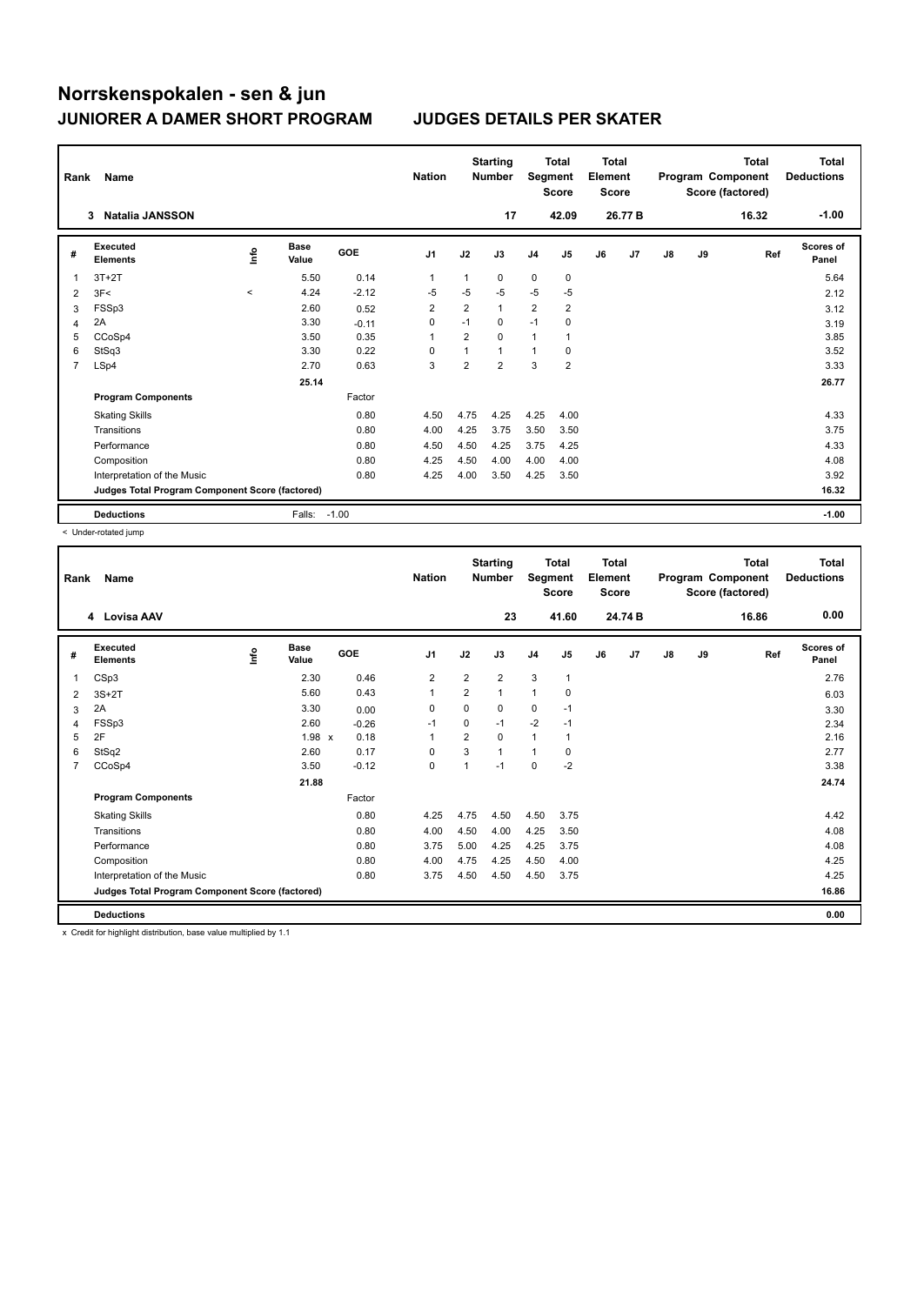| Rank           | Name                                            |                      |                      |         | <b>Nation</b>  |                | <b>Starting</b><br><b>Number</b> | Segment        | Total<br><b>Score</b>   | <b>Total</b><br>Element<br>Score |                |               |    | <b>Total</b><br>Program Component<br>Score (factored) | Total<br><b>Deductions</b> |
|----------------|-------------------------------------------------|----------------------|----------------------|---------|----------------|----------------|----------------------------------|----------------|-------------------------|----------------------------------|----------------|---------------|----|-------------------------------------------------------|----------------------------|
|                | Babeth HANSSON-ÖSTERGAARD<br>5                  |                      |                      |         |                |                | 30                               |                | 40.20                   |                                  | 21.46 B        |               |    | 18.74                                                 | 0.00                       |
| #              | Executed<br><b>Elements</b>                     | <b>Lin</b>           | <b>Base</b><br>Value | GOE     | J <sub>1</sub> | J2             | J3                               | J <sub>4</sub> | J <sub>5</sub>          | J6                               | J <sub>7</sub> | $\mathsf{J}8$ | J9 | Ref                                                   | Scores of<br>Panel         |
| 1              | StSq3                                           |                      | 3.30                 | 0.55    | 1              | 1              | $\overline{2}$                   | $\overline{2}$ | 3                       |                                  |                |               |    |                                                       | 3.85                       |
| 2              | 2A<                                             | $\prec$              | 2.64                 | $-1.32$ | $-5$           | $-5$           | $-5$                             | $-5$           | $-5$                    |                                  |                |               |    |                                                       | 1.32                       |
| 3              | LSp3                                            |                      | 2.40                 | 0.08    | $\overline{2}$ | 0              | 1                                | 0              | 0                       |                                  |                |               |    |                                                       | 2.48                       |
| 4              | 3Loq+COMBO+2T*                                  | $\ddot{\phantom{1}}$ | 4.90                 | $-2.45$ | $-5$           | $-5$           | $-5$                             | $-5$           | $-5$                    |                                  |                |               |    |                                                       | 2.45                       |
| 5              | FSSp3                                           |                      | 2.60                 | 0.52    | $\overline{2}$ | $\overline{2}$ | $\overline{2}$                   | 3              | $\overline{2}$          |                                  |                |               |    |                                                       | 3.12                       |
| 6              | 2F                                              |                      | 1.98 x               | 0.36    | 1              | $\overline{2}$ | $\overline{2}$                   | $\overline{2}$ | $\overline{\mathbf{c}}$ |                                  |                |               |    |                                                       | 2.34                       |
| $\overline{7}$ | CCoSp3                                          |                      | 3.00                 | 0.90    | $\overline{4}$ | 3              | 3                                | $\overline{2}$ | 3                       |                                  |                |               |    |                                                       | 3.90                       |
|                |                                                 |                      | 20.82                |         |                |                |                                  |                |                         |                                  |                |               |    |                                                       | 21.46                      |
|                | <b>Program Components</b>                       |                      |                      | Factor  |                |                |                                  |                |                         |                                  |                |               |    |                                                       |                            |
|                | <b>Skating Skills</b>                           |                      |                      | 0.80    | 4.75           | 4.50           | 5.00                             | 4.75           | 4.50                    |                                  |                |               |    |                                                       | 4.67                       |
|                | Transitions                                     |                      |                      | 0.80    | 4.00           | 4.50           | 5.00                             | 4.25           | 4.75                    |                                  |                |               |    |                                                       | 4.50                       |
|                | Performance                                     |                      |                      | 0.80    | 4.50           | 4.75           | 4.75                             | 4.50           | 4.50                    |                                  |                |               |    |                                                       | 4.58                       |
|                | Composition                                     |                      |                      | 0.80    | 4.75           | 4.75           | 5.25                             | 5.00           | 5.00                    |                                  |                |               |    |                                                       | 4.92                       |
|                | Interpretation of the Music                     |                      |                      | 0.80    | 4.50           | 4.50           | 4.75                             | 5.00           | 5.00                    |                                  |                |               |    |                                                       | 4.75                       |
|                | Judges Total Program Component Score (factored) |                      |                      |         |                |                |                                  |                |                         |                                  |                |               |    |                                                       | 18.74                      |
|                | <b>Deductions</b>                               |                      |                      |         |                |                |                                  |                |                         |                                  |                |               |    |                                                       | 0.00                       |

< Under-rotated jump \* Invalid element x Credit for highlight distribution, base value multiplied by 1.1 q Jump landed on the quarter

| Rank | Name                                            |       |                      |         | <b>Nation</b>           |          | <b>Starting</b><br><b>Number</b> | Segment        | <b>Total</b><br><b>Score</b> | <b>Total</b><br>Element<br><b>Score</b> |                |    |    | <b>Total</b><br>Program Component<br>Score (factored) | <b>Total</b><br><b>Deductions</b> |
|------|-------------------------------------------------|-------|----------------------|---------|-------------------------|----------|----------------------------------|----------------|------------------------------|-----------------------------------------|----------------|----|----|-------------------------------------------------------|-----------------------------------|
|      | Josefin BROVALL<br>6                            |       |                      |         |                         |          | 13                               |                | 39.95                        |                                         | 18.75          |    |    | 21.20                                                 | 0.00                              |
| #    | Executed<br><b>Elements</b>                     | Linfo | <b>Base</b><br>Value | GOE     | J <sub>1</sub>          | J2       | J3                               | J <sub>4</sub> | J <sub>5</sub>               | J6                                      | J <sub>7</sub> | J8 | J9 | Ref                                                   | <b>Scores of</b><br>Panel         |
| 1    | 2S+COMBO                                        |       | 1.30                 | $-0.65$ | -5                      | $-5$     | $-5$                             | $-5$           | $-5$                         |                                         |                |    |    |                                                       | 0.65                              |
| 2    | 3F<<                                            | <<    | 1.80                 | $-0.60$ | -5                      | $-4$     | $-3$                             | $-3$           | $-3$                         |                                         |                |    |    |                                                       | 1.20                              |
| 3    | CCoSp4                                          |       | 3.50                 | 0.82    | 3                       |          | $\overline{2}$                   | $\overline{4}$ | $\overline{2}$               |                                         |                |    |    |                                                       | 4.32                              |
| 4    | 2A                                              |       | $3.63 \times$        | 0.00    | $\mathbf{1}$            | $\Omega$ | 0                                | $-1$           | $\mathbf 0$                  |                                         |                |    |    |                                                       | 3.63                              |
| 5    | FSSp3                                           |       | 2.60                 | 0.35    | $\overline{\mathbf{c}}$ | $\Omega$ | 1                                | $\overline{2}$ | $\mathbf{1}$                 |                                         |                |    |    |                                                       | 2.95                              |
| 6    | StSq2                                           |       | 2.60                 | 0.43    | $\mathbf{1}$            |          | $\overline{2}$                   | $\overline{2}$ | $\overline{\mathbf{c}}$      |                                         |                |    |    |                                                       | 3.03                              |
| 7    | LSp4                                            |       | 2.70                 | 0.27    | $\mathbf{1}$            |          | $\mathbf{1}$                     | $\overline{2}$ | $\mathbf{1}$                 |                                         |                |    |    |                                                       | 2.97                              |
|      |                                                 |       | 18.13                |         |                         |          |                                  |                |                              |                                         |                |    |    |                                                       | 18.75                             |
|      | <b>Program Components</b>                       |       |                      | Factor  |                         |          |                                  |                |                              |                                         |                |    |    |                                                       |                                   |
|      | <b>Skating Skills</b>                           |       |                      | 0.80    | 5.75                    | 5.25     | 5.75                             | 5.50           | 5.50                         |                                         |                |    |    |                                                       | 5.58                              |
|      | Transitions                                     |       |                      | 0.80    | 4.75                    | 4.50     | 5.00                             | 5.25           | 5.00                         |                                         |                |    |    |                                                       | 4.92                              |
|      | Performance                                     |       |                      | 0.80    | 5.50                    | 4.75     | 5.25                             | 5.00           | 5.50                         |                                         |                |    |    |                                                       | 5.25                              |
|      | Composition                                     |       |                      | 0.80    | 5.50                    | 5.00     | 5.50                             | 5.50           | 5.50                         |                                         |                |    |    |                                                       | 5.50                              |
|      | Interpretation of the Music                     |       |                      | 0.80    | 5.00                    | 4.50     | 5.50                             | 5.50           | 5.25                         |                                         |                |    |    |                                                       | 5.25                              |
|      | Judges Total Program Component Score (factored) |       |                      |         |                         |          |                                  |                |                              |                                         |                |    |    |                                                       | 21.20                             |
|      | <b>Deductions</b>                               |       |                      |         |                         |          |                                  |                |                              |                                         |                |    |    |                                                       | 0.00                              |

<< Downgraded jump x Credit for highlight distribution, base value multiplied by 1.1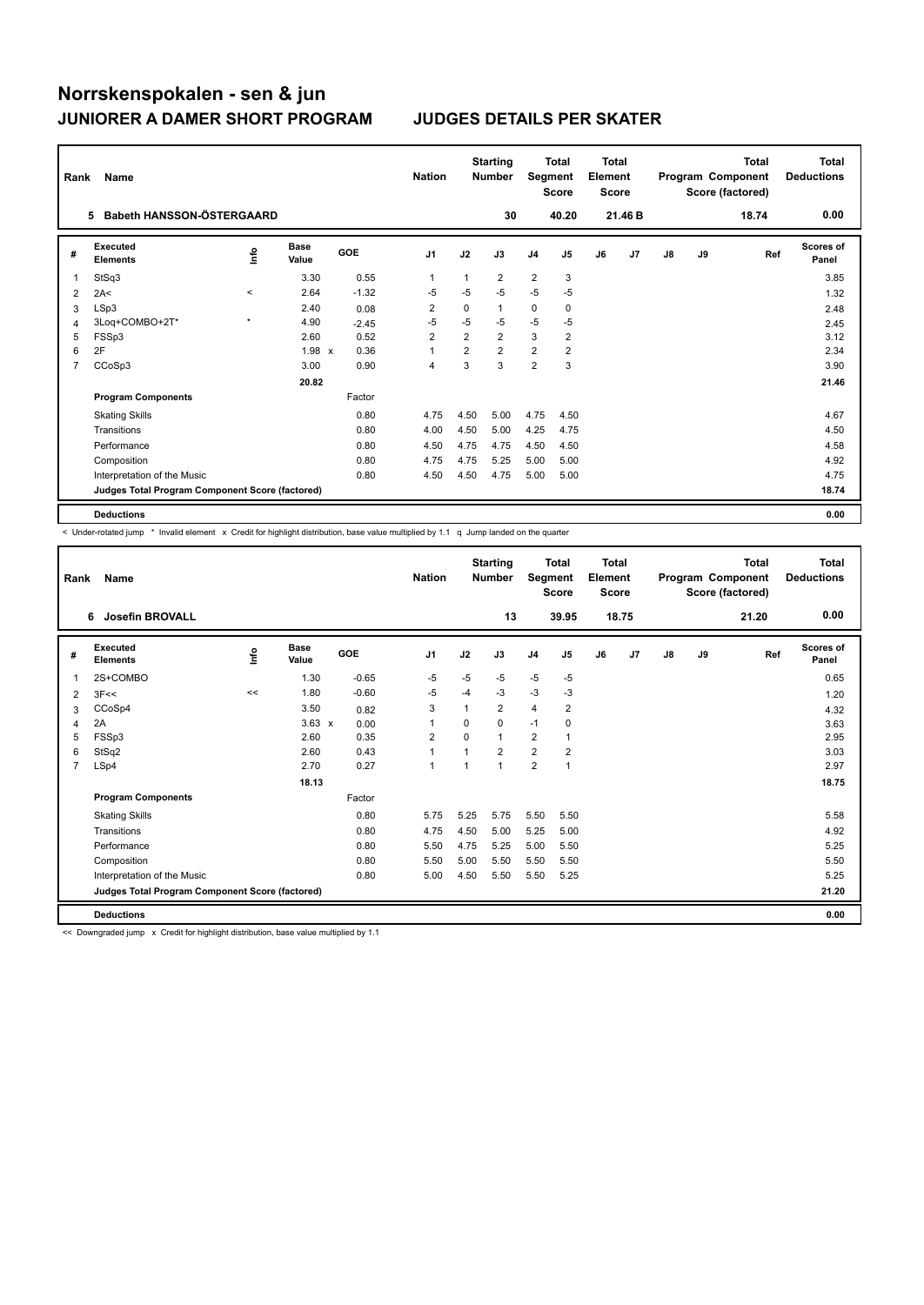| Rank | Name                                            |      |                      |            | <b>Nation</b>  |                | <b>Starting</b><br><b>Number</b> | Segment        | <b>Total</b><br><b>Score</b> | <b>Total</b><br>Element<br><b>Score</b> |         |    |    | <b>Total</b><br>Program Component<br>Score (factored) | <b>Total</b><br><b>Deductions</b> |
|------|-------------------------------------------------|------|----------------------|------------|----------------|----------------|----------------------------------|----------------|------------------------------|-----------------------------------------|---------|----|----|-------------------------------------------------------|-----------------------------------|
|      | Elsa IDSTRÖM<br>7                               |      |                      |            |                |                | 2                                |                | 38.80                        |                                         | 22.38 B |    |    | 16.42                                                 | 0.00                              |
| #    | <b>Executed</b><br><b>Elements</b>              | ١nfo | <b>Base</b><br>Value | <b>GOE</b> | J <sub>1</sub> | J2             | J3                               | J <sub>4</sub> | J <sub>5</sub>               | J6                                      | J7      | J8 | J9 | Ref                                                   | <b>Scores of</b><br>Panel         |
| 1    | 2A                                              |      | 3.30                 | 0.33       | $\mathbf{1}$   | 1              | 1                                | 1              | $\mathbf{1}$                 |                                         |         |    |    |                                                       | 3.63                              |
| 2    | $3S+2T$                                         |      | 5.60                 | $-0.14$    | $-1$           | $\Omega$       | $\Omega$                         | $-1$           | 0                            |                                         |         |    |    |                                                       | 5.46                              |
| 3    | FSSp1                                           |      | 2.00                 | $-0.27$    | $-2$           | $-2$           | 0                                | 1              | $-2$                         |                                         |         |    |    |                                                       | 1.73                              |
| 4    | StSq2                                           |      | 2.60                 | 0.09       | $-1$           | 1              | $\Omega$                         | 1              | 0                            |                                         |         |    |    |                                                       | 2.69                              |
| 5    | 2F                                              |      | $1.98 \times$        | 0.24       | $\mathbf{1}$   | $\overline{2}$ | $\overline{1}$                   | $\mathbf{1}$   | $\overline{2}$               |                                         |         |    |    |                                                       | 2.22                              |
| 6    | CCoSp3                                          |      | 3.00                 | 0.40       | 1              | 1              | $\mathbf{1}$                     | $\overline{2}$ | $\overline{\mathbf{c}}$      |                                         |         |    |    |                                                       | 3.40                              |
| 7    | LSp1                                            |      | 1.50                 | $-0.25$    | $-3$           | $-1$           | $-2$                             | $-1$           | $-2$                         |                                         |         |    |    |                                                       | 1.25                              |
|      |                                                 |      | 19.98                |            |                |                |                                  |                |                              |                                         |         |    |    |                                                       | 22.38                             |
|      | <b>Program Components</b>                       |      |                      | Factor     |                |                |                                  |                |                              |                                         |         |    |    |                                                       |                                   |
|      | <b>Skating Skills</b>                           |      |                      | 0.80       | 4.25           | 4.25           | 4.50                             | 4.25           | 4.00                         |                                         |         |    |    |                                                       | 4.25                              |
|      | Transitions                                     |      |                      | 0.80       | 4.00           | 3.75           | 4.25                             | 3.75           | 4.00                         |                                         |         |    |    |                                                       | 3.92                              |
|      | Performance                                     |      |                      | 0.80       | 4.00           | 4.50           | 4.25                             | 4.25           | 4.00                         |                                         |         |    |    |                                                       | 4.17                              |
|      | Composition                                     |      |                      | 0.80       | 3.75           | 4.25           | 4.50                             | 4.00           | 4.25                         |                                         |         |    |    |                                                       | 4.17                              |
|      | Interpretation of the Music                     |      |                      | 0.80       | 4.00           | 3.75           | 4.25                             | 4.00           | 4.00                         |                                         |         |    |    |                                                       | 4.00                              |
|      | Judges Total Program Component Score (factored) |      |                      |            |                |                |                                  |                |                              |                                         |         |    |    |                                                       | 16.42                             |
|      | <b>Deductions</b>                               |      |                      |            |                |                |                                  |                |                              |                                         |         |    |    |                                                       | 0.00                              |

| Rank           | Name                                            |      |                      |            | <b>Nation</b>  |                | <b>Starting</b><br><b>Number</b> | Segment        | <b>Total</b><br><b>Score</b> | Total<br>Element<br><b>Score</b> |         |               |    | <b>Total</b><br>Program Component<br>Score (factored) | <b>Total</b><br><b>Deductions</b> |
|----------------|-------------------------------------------------|------|----------------------|------------|----------------|----------------|----------------------------------|----------------|------------------------------|----------------------------------|---------|---------------|----|-------------------------------------------------------|-----------------------------------|
|                | <b>Lise TRULSSON</b><br>8                       |      |                      |            |                |                | $\overline{7}$                   |                | 37.57                        |                                  | 21.37 B |               |    | 16.20                                                 | 0.00                              |
| #              | Executed<br><b>Elements</b>                     | lnfo | <b>Base</b><br>Value | <b>GOE</b> | J1             | J2             | J3                               | J <sub>4</sub> | J5                           | J6                               | J7      | $\mathsf{J}8$ | J9 | Ref                                                   | <b>Scores of</b><br>Panel         |
| 1              | 2A                                              |      | 3.30                 | 0.55       | $\overline{2}$ | 1              | 1                                | $\overline{2}$ | $\overline{2}$               |                                  |         |               |    |                                                       | 3.85                              |
| 2              | 3T+COMBO                                        |      | 4.20                 | $-2.10$    | $-5$           | $-5$           | $-5$                             | $-5$           | $-5$                         |                                  |         |               |    |                                                       | 2.10                              |
| 3              | FSSp4                                           |      | 3.00                 | $-0.20$    | 1              | 0              | $-1$                             | $-1$           | $-1$                         |                                  |         |               |    |                                                       | 2.80                              |
| 4              | 2F                                              |      | 1.80                 | 0.36       | $\overline{2}$ | $\overline{2}$ | $\overline{2}$                   | $\overline{2}$ | $\overline{2}$               |                                  |         |               |    |                                                       | 2.16                              |
| 5              | CCoSp4                                          |      | 3.50                 | 0.35       | 1              | $\overline{1}$ | 1                                | $\Omega$       | 1                            |                                  |         |               |    |                                                       | 3.85                              |
| 6              | StSq2                                           |      | 2.60                 | 0.17       | 1              |                | $\Omega$                         | $-1$           | 1                            |                                  |         |               |    |                                                       | 2.77                              |
| $\overline{7}$ | LSp2                                            |      | 1.90                 | $-0.06$    | $-1$           | $\Omega$       | $-2$                             | 0              | 0                            |                                  |         |               |    |                                                       | 1.84                              |
|                |                                                 |      | 20.30                |            |                |                |                                  |                |                              |                                  |         |               |    |                                                       | 21.37                             |
|                | <b>Program Components</b>                       |      |                      | Factor     |                |                |                                  |                |                              |                                  |         |               |    |                                                       |                                   |
|                | <b>Skating Skills</b>                           |      |                      | 0.80       | 4.75           | 4.75           | 4.50                             | 4.00           | 3.75                         |                                  |         |               |    |                                                       | 4.42                              |
|                | Transitions                                     |      |                      | 0.80       | 4.50           | 4.25           | 3.75                             | 3.50           | 3.50                         |                                  |         |               |    |                                                       | 3.83                              |
|                | Performance                                     |      |                      | 0.80       | 4.50           | 4.25           | 4.00                             | 3.75           | 3.50                         |                                  |         |               |    |                                                       | 4.00                              |
|                | Composition                                     |      |                      | 0.80       | 4.50           | 4.50           | 4.00                             | 4.00           | 3.50                         |                                  |         |               |    |                                                       | 4.17                              |
|                | Interpretation of the Music                     |      |                      | 0.80       | 4.25           | 4.25           | 3.50                             | 3.75           | 3.25                         |                                  |         |               |    |                                                       | 3.83                              |
|                | Judges Total Program Component Score (factored) |      |                      |            |                |                |                                  |                |                              |                                  |         |               |    |                                                       | 16.20                             |
|                | <b>Deductions</b>                               |      |                      |            |                |                |                                  |                |                              |                                  |         |               |    |                                                       | 0.00                              |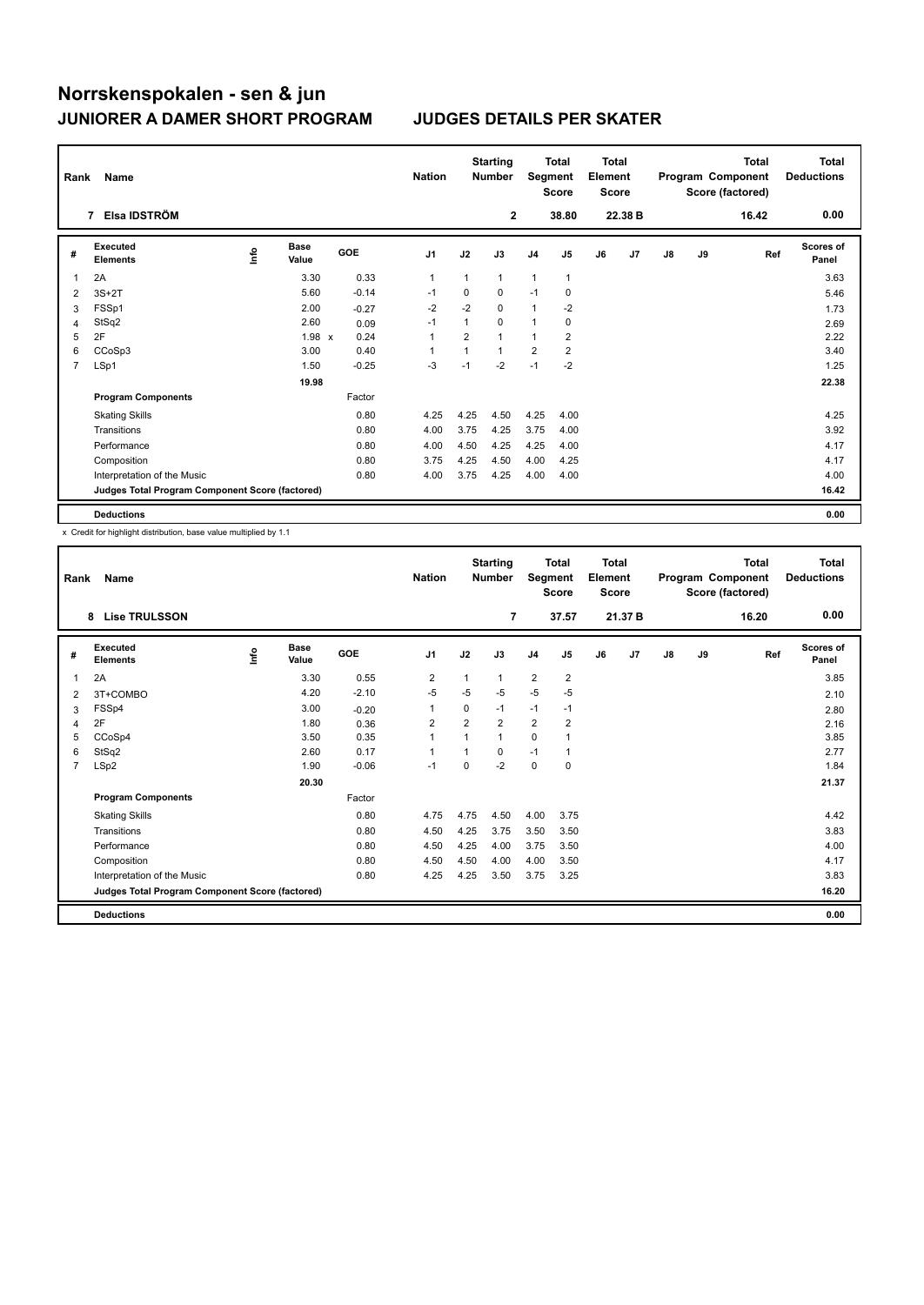| Rank           | Name                                            |             |                      |         | <b>Nation</b>  |                | <b>Starting</b><br><b>Number</b> | Segment        | <b>Total</b><br><b>Score</b> | <b>Total</b><br>Element<br><b>Score</b> |         |               |    | <b>Total</b><br>Program Component<br>Score (factored) | Total<br><b>Deductions</b> |
|----------------|-------------------------------------------------|-------------|----------------------|---------|----------------|----------------|----------------------------------|----------------|------------------------------|-----------------------------------------|---------|---------------|----|-------------------------------------------------------|----------------------------|
|                | Selma HELLSTRÖM<br>9                            |             |                      |         |                |                | 29                               |                | 37.21                        |                                         | 20.87 B |               |    | 16.34                                                 | 0.00                       |
| #              | Executed<br><b>Elements</b>                     | <u>info</u> | <b>Base</b><br>Value | GOE     | J <sub>1</sub> | J2             | J3                               | J <sub>4</sub> | J <sub>5</sub>               | J6                                      | J7      | $\mathsf{J}8$ | J9 | Ref                                                   | Scores of<br>Panel         |
| 1              | A*                                              | $\star$     | 0.00                 | 0.00    |                |                |                                  |                |                              |                                         |         |               |    |                                                       | 0.00                       |
| 2              | $3S+2T$                                         |             | 5.60                 | 0.14    | 0              | $\overline{2}$ | $\mathbf{1}$                     | 0              | 0                            |                                         |         |               |    |                                                       | 5.74                       |
| 3              | FSSp3                                           |             | 2.60                 | 0.00    | 1              | 0              | 0                                | 0              | 0                            |                                         |         |               |    |                                                       | 2.60                       |
| 4              | 3F<<                                            | <<          | 1.80                 | $-0.90$ | $-5$           | $-5$           | $-5$                             | $-5$           | $-5$                         |                                         |         |               |    |                                                       | 0.90                       |
| 5              | CCoSp4                                          |             | 3.50                 | 0.47    | 1              | $\Omega$       | $\overline{2}$                   | $\overline{2}$ | $\overline{1}$               |                                         |         |               |    |                                                       | 3.97                       |
| 6              | LSp4                                            |             | 2.70                 | 0.27    | 1              | 1              | $\mathbf{1}$                     | $-1$           | $\mathbf{1}$                 |                                         |         |               |    |                                                       | 2.97                       |
| $\overline{7}$ | StSq2                                           |             | 2.60                 | 0.09    | 0              | $-1$           | $\mathbf{1}$                     | $\mathbf{1}$   | $\pmb{0}$                    |                                         |         |               |    |                                                       | 2.69                       |
|                |                                                 |             | 18.80                |         |                |                |                                  |                |                              |                                         |         |               |    |                                                       | 20.87                      |
|                | <b>Program Components</b>                       |             |                      | Factor  |                |                |                                  |                |                              |                                         |         |               |    |                                                       |                            |
|                | <b>Skating Skills</b>                           |             |                      | 0.80    | 4.50           | 4.25           | 4.75                             | 4.00           | 4.00                         |                                         |         |               |    |                                                       | 4.25                       |
|                | Transitions                                     |             |                      | 0.80    | 4.00           | 3.75           | 4.00                             | 3.50           | 4.00                         |                                         |         |               |    |                                                       | 3.92                       |
|                | Performance                                     |             |                      | 0.80    | 4.25           | 4.00           | 4.25                             | 3.75           | 3.75                         |                                         |         |               |    |                                                       | 4.00                       |
|                | Composition                                     |             |                      | 0.80    | 4.25           | 4.00           | 4.50                             | 4.25           | 4.25                         |                                         |         |               |    |                                                       | 4.25                       |
|                | Interpretation of the Music                     |             |                      | 0.80    | 4.00           | 3.75           | 4.25                             | 4.25           | 3.75                         |                                         |         |               |    |                                                       | 4.00                       |
|                | Judges Total Program Component Score (factored) |             |                      |         |                |                |                                  |                |                              |                                         |         |               |    |                                                       | 16.34                      |
|                | <b>Deductions</b>                               |             |                      |         |                |                |                                  |                |                              |                                         |         |               |    |                                                       | 0.00                       |

<< Downgraded jump \* Invalid element

| Rank                    | Name                                            |       |                      |         | <b>Nation</b>  |                | <b>Starting</b><br><b>Number</b> | Segment        | <b>Total</b><br><b>Score</b> | Total<br>Element<br><b>Score</b> |         |               |    | <b>Total</b><br>Program Component<br>Score (factored) | <b>Total</b><br><b>Deductions</b> |
|-------------------------|-------------------------------------------------|-------|----------------------|---------|----------------|----------------|----------------------------------|----------------|------------------------------|----------------------------------|---------|---------------|----|-------------------------------------------------------|-----------------------------------|
|                         | <b>Isabella VANDERLAAT</b><br>10                |       |                      |         |                |                | 5                                |                | 36.57                        |                                  | 18.97 B |               |    | 19.60                                                 | $-2.00$                           |
| #                       | Executed<br><b>Elements</b>                     | lnfo  | <b>Base</b><br>Value | GOE     | J <sub>1</sub> | J2             | J3                               | J <sub>4</sub> | J5                           | J6                               | J7      | $\mathsf{J}8$ | J9 | Ref                                                   | <b>Scores of</b><br>Panel         |
| 1                       | $3S+2T$                                         |       | 5.60                 | $-1.00$ | -3             | $-2$           | $-2$                             | $-3$           | $-2$                         |                                  |         |               |    |                                                       | 4.60                              |
| 2                       | 3F<<                                            | <<    | 1.80                 | $-0.90$ | -5             | $-5$           | $-5$                             | $-5$           | $-5$                         |                                  |         |               |    |                                                       | 0.90                              |
| 3                       | FSSp3                                           |       | 2.60                 | $-0.35$ | 0              | $-2$           | 0                                | $-2$           | $-2$                         |                                  |         |               |    |                                                       | 2.25                              |
| $\overline{\mathbf{A}}$ | 2A<                                             | $\,<$ | 2.90 x               | $-1.32$ | $-5$           | $-5$           | $-5$                             | $-5$           | $-5$                         |                                  |         |               |    |                                                       | 1.58                              |
| 5                       | CCoSp2V                                         |       | 1.88                 | 0.00    | 0              | $\Omega$       | $\Omega$                         | $-2$           | 1                            |                                  |         |               |    |                                                       | 1.88                              |
| 6                       | StSq2                                           |       | 2.60                 | 0.52    | $\overline{2}$ | $\overline{2}$ | $\overline{2}$                   | $\overline{2}$ | $\overline{2}$               |                                  |         |               |    |                                                       | 3.12                              |
| $\overline{7}$          | LSp3                                            |       | 2.40                 | 0.24    | $\overline{2}$ | $\overline{1}$ | $\overline{1}$                   | $\overline{1}$ | $\overline{1}$               |                                  |         |               |    |                                                       | 2.64                              |
|                         |                                                 |       | 19.78                |         |                |                |                                  |                |                              |                                  |         |               |    |                                                       | 18.97                             |
|                         | <b>Program Components</b>                       |       |                      | Factor  |                |                |                                  |                |                              |                                  |         |               |    |                                                       |                                   |
|                         | <b>Skating Skills</b>                           |       |                      | 0.80    | 5.50           | 5.25           | 4.75                             | 4.50           | 5.00                         |                                  |         |               |    |                                                       | 5.00                              |
|                         | Transitions                                     |       |                      | 0.80    | 5.00           | 4.75           | 5.00                             | 4.25           | 4.75                         |                                  |         |               |    |                                                       | 4.83                              |
|                         | Performance                                     |       |                      | 0.80    | 4.75           | 4.50           | 4.50                             | 4.00           | 4.75                         |                                  |         |               |    |                                                       | 4.58                              |
|                         | Composition                                     |       |                      | 0.80    | 5.50           | 5.25           | 5.25                             | 4.25           | 5.00                         |                                  |         |               |    |                                                       | 5.17                              |
|                         | Interpretation of the Music                     |       |                      | 0.80    | 5.25           | 5.00           | 5.00                             | 4.25           | 4.75                         |                                  |         |               |    |                                                       | 4.92                              |
|                         | Judges Total Program Component Score (factored) |       |                      |         |                |                |                                  |                |                              |                                  |         |               |    |                                                       | 19.60                             |
|                         | <b>Deductions</b>                               |       | Falls:               | $-2.00$ |                |                |                                  |                |                              |                                  |         |               |    |                                                       | $-2.00$                           |

< Under-rotated jump << Downgraded jump x Credit for highlight distribution, base value multiplied by 1.1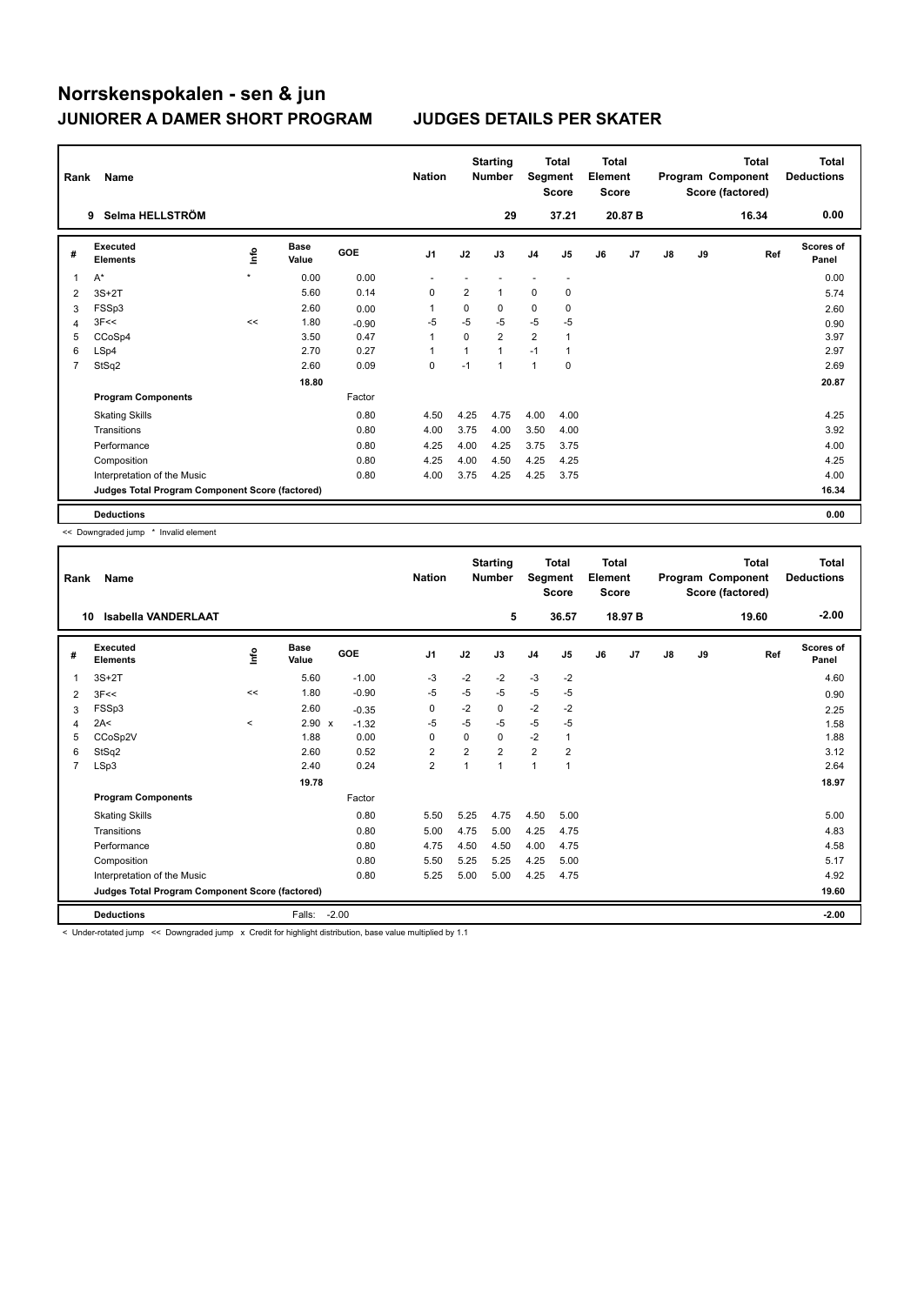| Rank | Name                                            |             |                      |            | <b>Nation</b>  |              | <b>Starting</b><br><b>Number</b> |                | <b>Total</b><br>Segment<br><b>Score</b> | Total<br>Element<br><b>Score</b> |       |               |    | <b>Total</b><br>Program Component<br>Score (factored) | <b>Total</b><br><b>Deductions</b> |
|------|-------------------------------------------------|-------------|----------------------|------------|----------------|--------------|----------------------------------|----------------|-----------------------------------------|----------------------------------|-------|---------------|----|-------------------------------------------------------|-----------------------------------|
|      | <b>Mia MALIN</b><br>11                          |             |                      |            |                |              | 16                               |                | 36.45                                   |                                  | 20.25 |               |    | 16.20                                                 | 0.00                              |
| #    | Executed<br><b>Elements</b>                     | <u>info</u> | <b>Base</b><br>Value | <b>GOE</b> | J <sub>1</sub> | J2           | J3                               | J <sub>4</sub> | J <sub>5</sub>                          | J6                               | J7    | $\mathsf{J}8$ | J9 | Ref                                                   | Scores of<br>Panel                |
| -1   | 2A<<                                            | <<          | 1.10                 | $-0.55$    | $-5$           | $-5$         | $-5$                             | $-5$           | $-5$                                    |                                  |       |               |    |                                                       | 0.55                              |
| 2    | LSp4                                            |             | 2.70                 | 0.81       | 3              | 3            | 3                                | $\overline{4}$ | 3                                       |                                  |       |               |    |                                                       | 3.51                              |
| 3    | 2Lz+2Lo                                         |             | 3.80                 | 0.07       | 0              | 0            | $\mathbf 0$                      | 1              | 1                                       |                                  |       |               |    |                                                       | 3.87                              |
| 4    | FSSp4                                           |             | 3.00                 | 0.60       | $\overline{2}$ | $\mathbf{1}$ | $\overline{2}$                   | 3              | 2                                       |                                  |       |               |    |                                                       | 3.60                              |
| 5    | 2F                                              |             | $1.98 \times$        | 0.12       |                | $\Omega$     | $\mathbf 0$                      | 1              |                                         |                                  |       |               |    |                                                       | 2.10                              |
| 6    | StSq2                                           |             | 2.60                 | 0.17       | 0              | 0            | $\mathbf{1}$                     | $\overline{2}$ | $\overline{1}$                          |                                  |       |               |    |                                                       | 2.77                              |
| 7    | CCoSp4                                          |             | 3.50                 | 0.35       | $\mathbf{1}$   | 0            | $\mathbf{1}$                     | $\overline{2}$ | $\overline{1}$                          |                                  |       |               |    |                                                       | 3.85                              |
|      |                                                 |             | 18.68                |            |                |              |                                  |                |                                         |                                  |       |               |    |                                                       | 20.25                             |
|      | <b>Program Components</b>                       |             |                      | Factor     |                |              |                                  |                |                                         |                                  |       |               |    |                                                       |                                   |
|      | <b>Skating Skills</b>                           |             |                      | 0.80       | 4.50           | 3.75         | 3.75                             | 4.75           | 4.25                                    |                                  |       |               |    |                                                       | 4.17                              |
|      | Transitions                                     |             |                      | 0.80       | 4.00           | 3.25         | 3.50                             | 4.50           | 4.00                                    |                                  |       |               |    |                                                       | 3.83                              |
|      | Performance                                     |             |                      | 0.80       | 4.50           | 3.75         | 4.00                             | 4.50           | 4.25                                    |                                  |       |               |    |                                                       | 4.25                              |
|      | Composition                                     |             |                      | 0.80       | 4.50           | 3.75         | 4.00                             | 4.75           | 3.75                                    |                                  |       |               |    |                                                       | 4.08                              |
|      | Interpretation of the Music                     |             |                      | 0.80       | 4.25           | 3.50         | 3.75                             | 4.75           | 3.75                                    |                                  |       |               |    |                                                       | 3.92                              |
|      | Judges Total Program Component Score (factored) |             |                      |            |                |              |                                  |                |                                         |                                  |       |               |    |                                                       | 16.20                             |
|      | <b>Deductions</b>                               |             |                      |            |                |              |                                  |                |                                         |                                  |       |               |    |                                                       | 0.00                              |

<< Downgraded jump x Credit for highlight distribution, base value multiplied by 1.1

| Rank | Name                                            |      |                      |         | <b>Nation</b>  |                | <b>Starting</b><br><b>Number</b> | Segment        | <b>Total</b><br><b>Score</b> | Total<br>Element<br><b>Score</b> |       |    |    | Total<br>Program Component<br>Score (factored) | <b>Total</b><br><b>Deductions</b> |
|------|-------------------------------------------------|------|----------------------|---------|----------------|----------------|----------------------------------|----------------|------------------------------|----------------------------------|-------|----|----|------------------------------------------------|-----------------------------------|
|      | <b>Nicole NORIN</b><br>$12 \,$                  |      |                      |         |                |                | 21                               |                | 36.32                        |                                  | 20.66 |    |    | 15.66                                          | 0.00                              |
| #    | Executed<br><b>Elements</b>                     | lnfo | <b>Base</b><br>Value | GOE     | J <sub>1</sub> | J2             | J3                               | J <sub>4</sub> | J <sub>5</sub>               | J6                               | J7    | J8 | J9 | Ref                                            | <b>Scores of</b><br>Panel         |
| 1    | 2A                                              |      | 3.30                 | $-0.22$ | $-1$           | $-1$           | $-1$                             | $\mathbf 0$    | 0                            |                                  |       |    |    |                                                | 3.08                              |
| 2    | $2Lz+2Lo$                                       |      | 3.80                 | 0.21    | $\mathbf{1}$   | 1              | 1                                | $\overline{1}$ | $\overline{\mathbf{c}}$      |                                  |       |    |    |                                                | 4.01                              |
| 3    | FSSp4                                           |      | 3.00                 | 0.20    | $\mathbf{1}$   | $\Omega$       | 1                                | $-1$           | 1                            |                                  |       |    |    |                                                | 3.20                              |
| 4    | StSq2                                           |      | 2.60                 | 0.26    | $\mathbf{1}$   | 1              | 1                                | $\mathbf{1}$   | 1                            |                                  |       |    |    |                                                | 2.86                              |
| 5    | 2F                                              |      | $1.98 \times$        | 0.00    | 0              | $\Omega$       | 0                                | $\overline{1}$ | 0                            |                                  |       |    |    |                                                | 1.98                              |
| 6    | CSp2                                            |      | 1.80                 | 0.00    | $\mathbf{1}$   | $\Omega$       | $-1$                             | 0              | 0                            |                                  |       |    |    |                                                | 1.80                              |
| 7    | CCoSp4                                          |      | 3.50                 | 0.23    | $\mathbf{1}$   | $\overline{1}$ | $\Omega$                         | 0              | 1                            |                                  |       |    |    |                                                | 3.73                              |
|      |                                                 |      | 19.98                |         |                |                |                                  |                |                              |                                  |       |    |    |                                                | 20.66                             |
|      | <b>Program Components</b>                       |      |                      | Factor  |                |                |                                  |                |                              |                                  |       |    |    |                                                |                                   |
|      | <b>Skating Skills</b>                           |      |                      | 0.80    | 4.00           | 4.00           | 4.00                             | 3.75           | 4.00                         |                                  |       |    |    |                                                | 4.00                              |
|      | Transitions                                     |      |                      | 0.80    | 4.00           | 3.75           | 3.75                             | 3.50           | 4.00                         |                                  |       |    |    |                                                | 3.83                              |
|      | Performance                                     |      |                      | 0.80    | 4.25           | 4.25           | 3.75                             | 3.50           | 4.00                         |                                  |       |    |    |                                                | 4.00                              |
|      | Composition                                     |      |                      | 0.80    | 4.00           | 4.00           | 4.00                             | 3.75           | 4.00                         |                                  |       |    |    |                                                | 4.00                              |
|      | Interpretation of the Music                     |      |                      | 0.80    | 4.25           | 3.75           | 3.50                             | 3.75           | 3.75                         |                                  |       |    |    |                                                | 3.75                              |
|      | Judges Total Program Component Score (factored) |      |                      |         |                |                |                                  |                |                              |                                  |       |    |    |                                                | 15.66                             |
|      | <b>Deductions</b>                               |      |                      |         |                |                |                                  |                |                              |                                  |       |    |    |                                                | 0.00                              |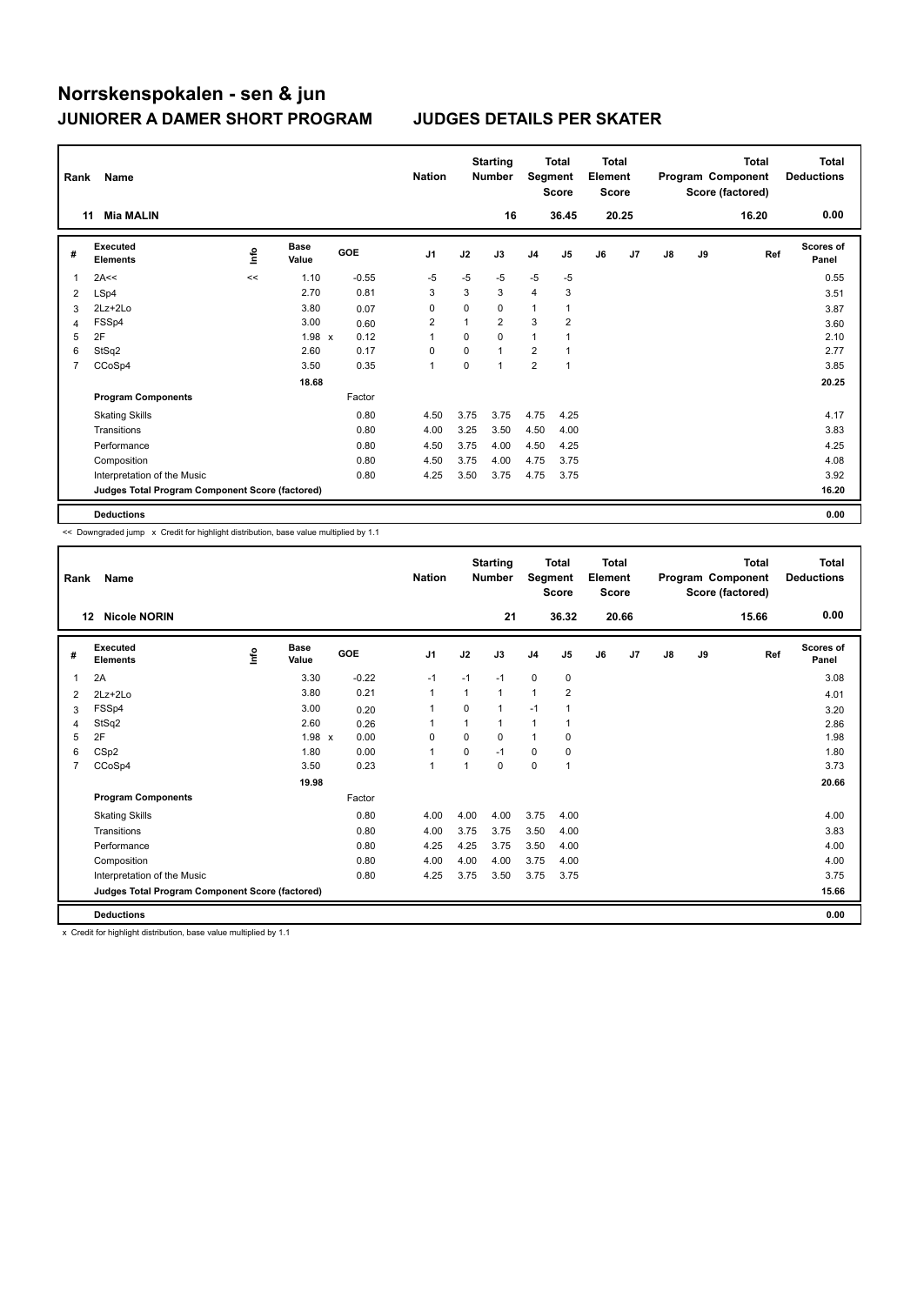| Rank | Name                                            |            |                      |            | <b>Nation</b>  |                | <b>Starting</b><br><b>Number</b> | Segment        | <b>Total</b><br><b>Score</b> | <b>Total</b><br>Element<br><b>Score</b> |       |               |    | <b>Total</b><br>Program Component<br>Score (factored) | <b>Total</b><br><b>Deductions</b> |
|------|-------------------------------------------------|------------|----------------------|------------|----------------|----------------|----------------------------------|----------------|------------------------------|-----------------------------------------|-------|---------------|----|-------------------------------------------------------|-----------------------------------|
|      | <b>Clara ALDERGREN</b><br>13                    |            |                      |            |                |                | 6                                |                | 35.97                        |                                         | 20.09 |               |    | 15.88                                                 | 0.00                              |
| #    | Executed<br><b>Elements</b>                     | <b>Lin</b> | <b>Base</b><br>Value | <b>GOE</b> | J <sub>1</sub> | J2             | J3                               | J <sub>4</sub> | J <sub>5</sub>               | J6                                      | J7    | $\mathsf{J}8$ | J9 | Ref                                                   | <b>Scores of</b><br>Panel         |
|      | 2A                                              |            | 3.30                 | $-0.11$    | 0              | 0              | $\mathbf 0$                      | $-2$           | $-1$                         |                                         |       |               |    |                                                       | 3.19                              |
| 2    | $2Lz!+2T$                                       |            | 3.40                 | $-0.35$    | 0              | $-2$           | $-1$                             | $-2$           | $-2$                         |                                         |       |               |    |                                                       | 3.05                              |
| 3    | CCoSp3                                          |            | 3.00                 | 0.30       | 1              | 1              | $\mathbf{1}$                     | $\mathbf 0$    | $\overline{1}$               |                                         |       |               |    |                                                       | 3.30                              |
| 4    | StSq2                                           |            | 2.60                 | 0.09       | 0              | $-1$           | $\mathbf{1}$                     | 1              | 0                            |                                         |       |               |    |                                                       | 2.69                              |
| 5    | 2F                                              |            | $1.98 \times$        | 0.18       | 1              | 1              | $\mathbf{1}$                     | 0              | $\overline{\mathbf{1}}$      |                                         |       |               |    |                                                       | 2.16                              |
| 6    | FSSp4                                           |            | 3.00                 | 0.30       | 1              | $\overline{2}$ | $\mathbf{1}$                     | $\mathbf{1}$   | 0                            |                                         |       |               |    |                                                       | 3.30                              |
| 7    | LSp3                                            |            | 2.40                 | 0.00       | 1              | 1              | $\mathbf 0$                      | $-1$           | $-1$                         |                                         |       |               |    |                                                       | 2.40                              |
|      |                                                 |            | 19.68                |            |                |                |                                  |                |                              |                                         |       |               |    |                                                       | 20.09                             |
|      | <b>Program Components</b>                       |            |                      | Factor     |                |                |                                  |                |                              |                                         |       |               |    |                                                       |                                   |
|      | <b>Skating Skills</b>                           |            |                      | 0.80       | 4.50           | 3.75           | 4.00                             | 4.00           | 3.50                         |                                         |       |               |    |                                                       | 3.92                              |
|      | Transitions                                     |            |                      | 0.80       | 3.75           | 3.75           | 4.00                             | 3.75           | 3.75                         |                                         |       |               |    |                                                       | 3.75                              |
|      | Performance                                     |            |                      | 0.80       | 4.25           | 4.25           | 4.25                             | 4.25           | 3.50                         |                                         |       |               |    |                                                       | 4.25                              |
|      | Composition                                     |            |                      | 0.80       | 4.00           | 4.00           | 4.25                             | 4.00           | 3.75                         |                                         |       |               |    |                                                       | 4.00                              |
|      | Interpretation of the Music                     |            |                      | 0.80       | 4.00           | 3.75           | 4.50                             | 4.00           | 3.75                         |                                         |       |               |    |                                                       | 3.92                              |
|      | Judges Total Program Component Score (factored) |            |                      |            |                |                |                                  |                |                              |                                         |       |               |    |                                                       | 15.88                             |
|      | <b>Deductions</b>                               |            |                      |            |                |                |                                  |                |                              |                                         |       |               |    |                                                       | 0.00                              |

x Credit for highlight distribution, base value multiplied by 1.1 ! Not clear edge

| Rank           | Name                                            |      |                      |         | <b>Nation</b>  |                         | <b>Starting</b><br><b>Number</b> | Segment        | Total<br><b>Score</b> | <b>Total</b><br>Element<br><b>Score</b> |         |    |    | Total<br>Program Component<br>Score (factored) | <b>Total</b><br><b>Deductions</b> |
|----------------|-------------------------------------------------|------|----------------------|---------|----------------|-------------------------|----------------------------------|----------------|-----------------------|-----------------------------------------|---------|----|----|------------------------------------------------|-----------------------------------|
|                | <b>Elisabeth GLANTZ</b><br>14                   |      |                      |         |                |                         | 25                               |                | 35.78                 |                                         | 20.50 B |    |    | 16.28                                          | $-1.00$                           |
| #              | Executed<br><b>Elements</b>                     | ١nf٥ | <b>Base</b><br>Value | GOE     | J <sub>1</sub> | J2                      | J3                               | J <sub>4</sub> | J5                    | J6                                      | J7      | J8 | J9 | Ref                                            | <b>Scores of</b><br>Panel         |
| 1              | 2A                                              |      | 3.30                 | 0.00    | 0              | 0                       | $\mathbf{1}$                     | 0              | 0                     |                                         |         |    |    |                                                | 3.30                              |
| $\overline{2}$ | 3T+COMBO                                        |      | 4.20                 | $-2.10$ | $-5$           | $-5$                    | $-5$                             | $-5$           | $-5$                  |                                         |         |    |    |                                                | 2.10                              |
| 3              | CCoSp4                                          |      | 3.50                 | 0.23    | 1              |                         | $\overline{2}$                   | $-1$           | 0                     |                                         |         |    |    |                                                | 3.73                              |
| 4              | StSq2                                           |      | 2.60                 | $-0.17$ | 1              | $-1$                    | 0                                | $-1$           | $-1$                  |                                         |         |    |    |                                                | 2.43                              |
| 5              | 2F                                              |      | $1.98 \times$        | $-0.60$ | $-4$           | $-4$                    | $-3$                             | $-3$           | -3                    |                                         |         |    |    |                                                | 1.38                              |
| 6              | FSSp4                                           |      | 3.00                 | $-0.30$ | $\mathbf 0$    | $-1$                    | $-1$                             | $-1$           | $-2$                  |                                         |         |    |    |                                                | 2.70                              |
| $\overline{7}$ | CSp4                                            |      | 2.60                 | 0.26    | $\mathbf{1}$   | $\overline{\mathbf{1}}$ | 1                                | $\mathbf 0$    | 1                     |                                         |         |    |    |                                                | 2.86                              |
|                |                                                 |      | 21.18                |         |                |                         |                                  |                |                       |                                         |         |    |    |                                                | 20.50                             |
|                | <b>Program Components</b>                       |      |                      | Factor  |                |                         |                                  |                |                       |                                         |         |    |    |                                                |                                   |
|                | <b>Skating Skills</b>                           |      |                      | 0.80    | 4.50           | 4.25                    | 4.50                             | 3.75           | 3.75                  |                                         |         |    |    |                                                | 4.17                              |
|                | Transitions                                     |      |                      | 0.80    | 4.25           | 3.75                    | 4.00                             | 3.50           | 4.00                  |                                         |         |    |    |                                                | 3.92                              |
|                | Performance                                     |      |                      | 0.80    | 4.00           | 4.00                    | 4.25                             | 4.00           | 3.75                  |                                         |         |    |    |                                                | 4.00                              |
|                | Composition                                     |      |                      | 0.80    | 4.50           | 4.25                    | 4.00                             | 4.00           | 4.25                  |                                         |         |    |    |                                                | 4.17                              |
|                | Interpretation of the Music                     |      |                      | 0.80    | 4.25           | 3.75                    | 4.00                             | 4.25           | 4.00                  |                                         |         |    |    |                                                | 4.08                              |
|                | Judges Total Program Component Score (factored) |      |                      |         |                |                         |                                  |                |                       |                                         |         |    |    |                                                | 16.28                             |
|                | <b>Deductions</b>                               |      | Falls:               | $-1.00$ |                |                         |                                  |                |                       |                                         |         |    |    |                                                | $-1.00$                           |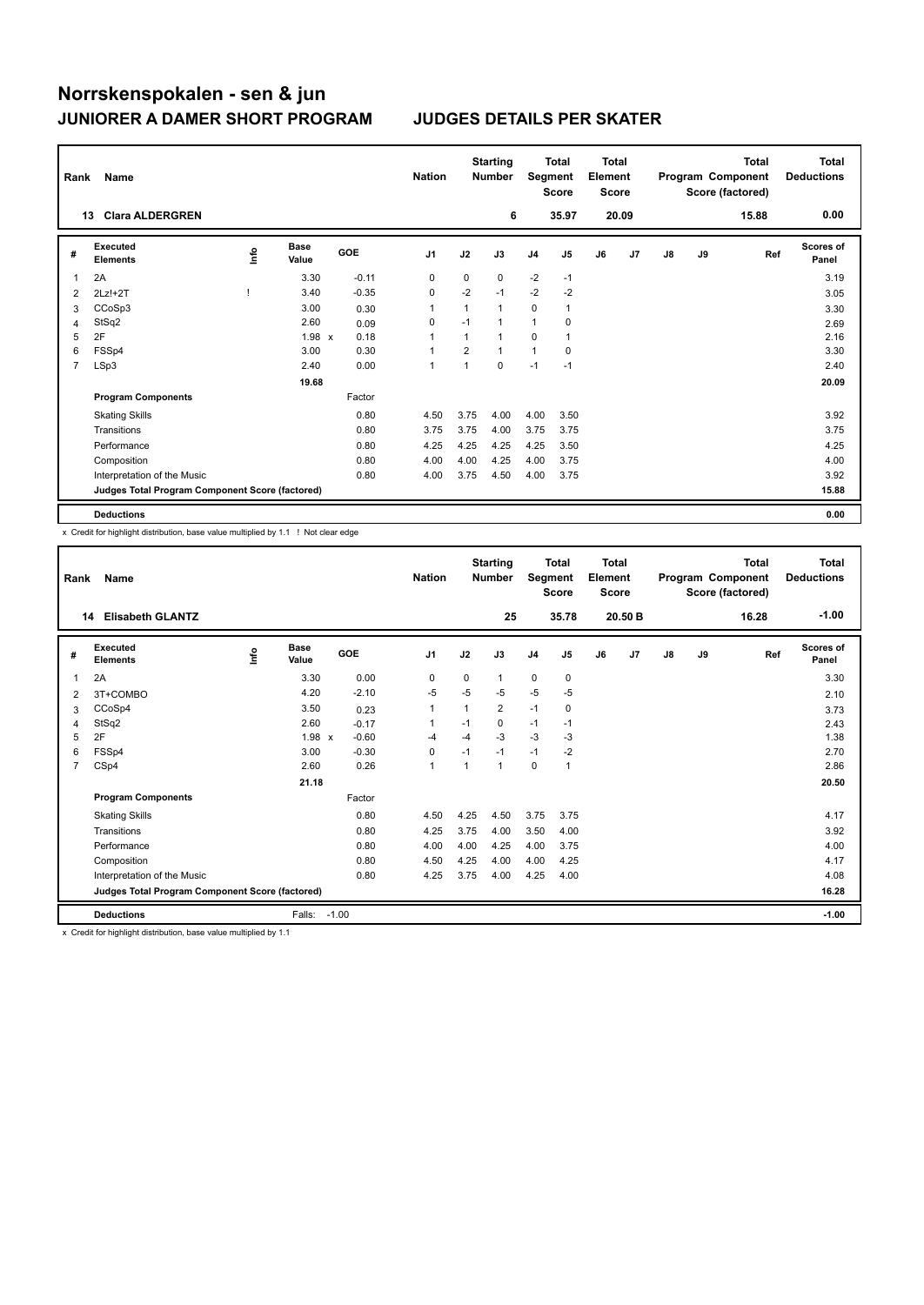| Rank | Name                                            |      |                      |            | <b>Nation</b>  |             | <b>Starting</b><br><b>Number</b> | Segment        | <b>Total</b><br><b>Score</b> | <b>Total</b><br>Element<br><b>Score</b> |       |    |    | <b>Total</b><br>Program Component<br>Score (factored) | <b>Total</b><br><b>Deductions</b> |
|------|-------------------------------------------------|------|----------------------|------------|----------------|-------------|----------------------------------|----------------|------------------------------|-----------------------------------------|-------|----|----|-------------------------------------------------------|-----------------------------------|
|      | Julia JONSSON-SHIMADA<br>15                     |      |                      |            |                |             | 8                                |                | 34.86                        |                                         | 19.24 |    |    | 15.62                                                 | 0.00                              |
| #    | <b>Executed</b><br><b>Elements</b>              | ١nfo | <b>Base</b><br>Value | <b>GOE</b> | J <sub>1</sub> | J2          | J3                               | J <sub>4</sub> | J5                           | J6                                      | J7    | J8 | J9 | Ref                                                   | <b>Scores of</b><br>Panel         |
| 1    | 2A                                              |      | 3.30                 | 0.11       | $\mathbf{1}$   | $\mathbf 0$ | 0                                | 1              | 0                            |                                         |       |    |    |                                                       | 3.41                              |
| 2    | 2F!                                             |      | 1.80                 | $-0.18$    | $-1$           | $-1$        | $-1$                             | $-2$           | $-1$                         |                                         |       |    |    |                                                       | 1.62                              |
| 3    | FSSp4                                           |      | 3.00                 | 0.10       | $-1$           | 2           | 1                                | 1              | $-2$                         |                                         |       |    |    |                                                       | 3.10                              |
| 4    | 2Lz+2Lo                                         |      | 3.80                 | 0.07       | $\overline{1}$ | $-1$        | 0                                | 1              | 0                            |                                         |       |    |    |                                                       | 3.87                              |
| 5    | CCoSp3                                          |      | 3.00                 | 0.00       | $\Omega$       | $\Omega$    | $\Omega$                         | $\mathbf{1}$   | 0                            |                                         |       |    |    |                                                       | 3.00                              |
| 6    | StSq2                                           |      | 2.60                 | 0.09       | $-1$           | $\Omega$    | $\Omega$                         | 1              |                              |                                         |       |    |    |                                                       | 2.69                              |
| 7    | LSp1                                            |      | 1.50                 | 0.05       | 0              | 1           | $\mathbf 0$                      | 1              | $\mathbf 0$                  |                                         |       |    |    |                                                       | 1.55                              |
|      |                                                 |      | 19.00                |            |                |             |                                  |                |                              |                                         |       |    |    |                                                       | 19.24                             |
|      | <b>Program Components</b>                       |      |                      | Factor     |                |             |                                  |                |                              |                                         |       |    |    |                                                       |                                   |
|      | <b>Skating Skills</b>                           |      |                      | 0.80       | 4.00           | 4.00        | 4.00                             | 3.75           | 3.75                         |                                         |       |    |    |                                                       | 3.92                              |
|      | Transitions                                     |      |                      | 0.80       | 3.75           | 3.50        | 3.75                             | 3.50           | 3.75                         |                                         |       |    |    |                                                       | 3.67                              |
|      | Performance                                     |      |                      | 0.80       | 4.00           | 4.00        | 4.25                             | 3.75           | 3.75                         |                                         |       |    |    |                                                       | 3.92                              |
|      | Composition                                     |      |                      | 0.80       | 4.00           | 3.75        | 4.00                             | 4.00           | 4.00                         |                                         |       |    |    |                                                       | 4.00                              |
|      | Interpretation of the Music                     |      |                      | 0.80       | 4.25           | 3.75        | 4.25                             | 3.75           | 4.00                         |                                         |       |    |    |                                                       | 4.00                              |
|      | Judges Total Program Component Score (factored) |      |                      |            |                |             |                                  |                |                              |                                         |       |    |    |                                                       | 15.62                             |
|      | <b>Deductions</b>                               |      |                      |            |                |             |                                  |                |                              |                                         |       |    |    |                                                       | 0.00                              |

! Not clear edge

| Rank           | Name<br>16                                      |         |                      |         | <b>Nation</b>  |                | <b>Starting</b><br><b>Number</b> | Segment        | <b>Total</b><br><b>Score</b> | Total<br>Element<br><b>Score</b> |                |    |    | <b>Total</b><br>Program Component<br>Score (factored) | <b>Total</b><br><b>Deductions</b> |
|----------------|-------------------------------------------------|---------|----------------------|---------|----------------|----------------|----------------------------------|----------------|------------------------------|----------------------------------|----------------|----|----|-------------------------------------------------------|-----------------------------------|
|                | <b>Thyra SPITZENBERGER</b>                      |         |                      |         |                |                | 11                               |                | 34.45                        |                                  | 19.17          |    |    | 16.28                                                 | $-1.00$                           |
| #              | Executed<br><b>Elements</b>                     | lnfo    | <b>Base</b><br>Value | GOE     | J <sub>1</sub> | J2             | J3                               | J <sub>4</sub> | J <sub>5</sub>               | J6                               | J <sub>7</sub> | J8 | J9 | Ref                                                   | <b>Scores of</b><br>Panel         |
| 1              | 2A                                              |         | 3.30                 | $-0.33$ | $-1$           | $-1$           | 0                                | $-1$           | $-2$                         |                                  |                |    |    |                                                       | 2.97                              |
| 2              | 3T<+COMBO                                       | $\,<\,$ | 3.36                 | $-1.68$ | $-5$           | $-5$           | $-5$                             | $-5$           | $-5$                         |                                  |                |    |    |                                                       | 1.68                              |
| 3              | FSSp4                                           |         | 3.00                 | 0.30    | $\mathbf{1}$   | 1              | 1                                | $\mathbf 0$    | $\mathbf{1}$                 |                                  |                |    |    |                                                       | 3.30                              |
| 4              | 2F                                              |         | 1.80                 | 0.30    | 1              | 2              | 2                                | $\mathbf{1}$   | 2                            |                                  |                |    |    |                                                       | 2.10                              |
| 5              | CCoSp4                                          |         | 3.50                 | $-0.23$ | $-1$           | $-1$           | $\Omega$                         | $-1$           | $\Omega$                     |                                  |                |    |    |                                                       | 3.27                              |
| 6              | StSq3                                           |         | 3.30                 | 0.33    | 1              | 1              | $\mathbf{1}$                     | $-1$           | 1                            |                                  |                |    |    |                                                       | 3.63                              |
| $\overline{7}$ | LSp2                                            |         | 1.90                 | 0.32    | $\overline{2}$ | $\overline{2}$ | $\mathbf{1}$                     | $\overline{2}$ | $\mathbf{1}$                 |                                  |                |    |    |                                                       | 2.22                              |
|                |                                                 |         | 20.16                |         |                |                |                                  |                |                              |                                  |                |    |    |                                                       | 19.17                             |
|                | <b>Program Components</b>                       |         |                      | Factor  |                |                |                                  |                |                              |                                  |                |    |    |                                                       |                                   |
|                | <b>Skating Skills</b>                           |         |                      | 0.80    | 4.75           | 4.25           | 4.50                             | 3.75           | 4.00                         |                                  |                |    |    |                                                       | 4.25                              |
|                | Transitions                                     |         |                      | 0.80    | 4.50           | 3.75           | 4.00                             | 3.50           | 4.00                         |                                  |                |    |    |                                                       | 3.92                              |
|                | Performance                                     |         |                      | 0.80    | 5.00           | 4.25           | 4.25                             | 3.75           | 4.00                         |                                  |                |    |    |                                                       | 4.17                              |
|                | Composition                                     |         |                      | 0.80    | 5.00           | 4.00           | 4.00                             | 4.00           | 3.75                         |                                  |                |    |    |                                                       | 4.00                              |
|                | Interpretation of the Music                     |         |                      | 0.80    | 5.25           | 3.75           | 4.25                             | 3.75           | 4.00                         |                                  |                |    |    |                                                       | 4.00                              |
|                | Judges Total Program Component Score (factored) |         |                      |         |                |                |                                  |                |                              |                                  |                |    |    |                                                       | 16.28                             |
|                | <b>Deductions</b>                               |         | Falls:               | $-1.00$ |                |                |                                  |                |                              |                                  |                |    |    |                                                       | $-1.00$                           |

< Under-rotated jump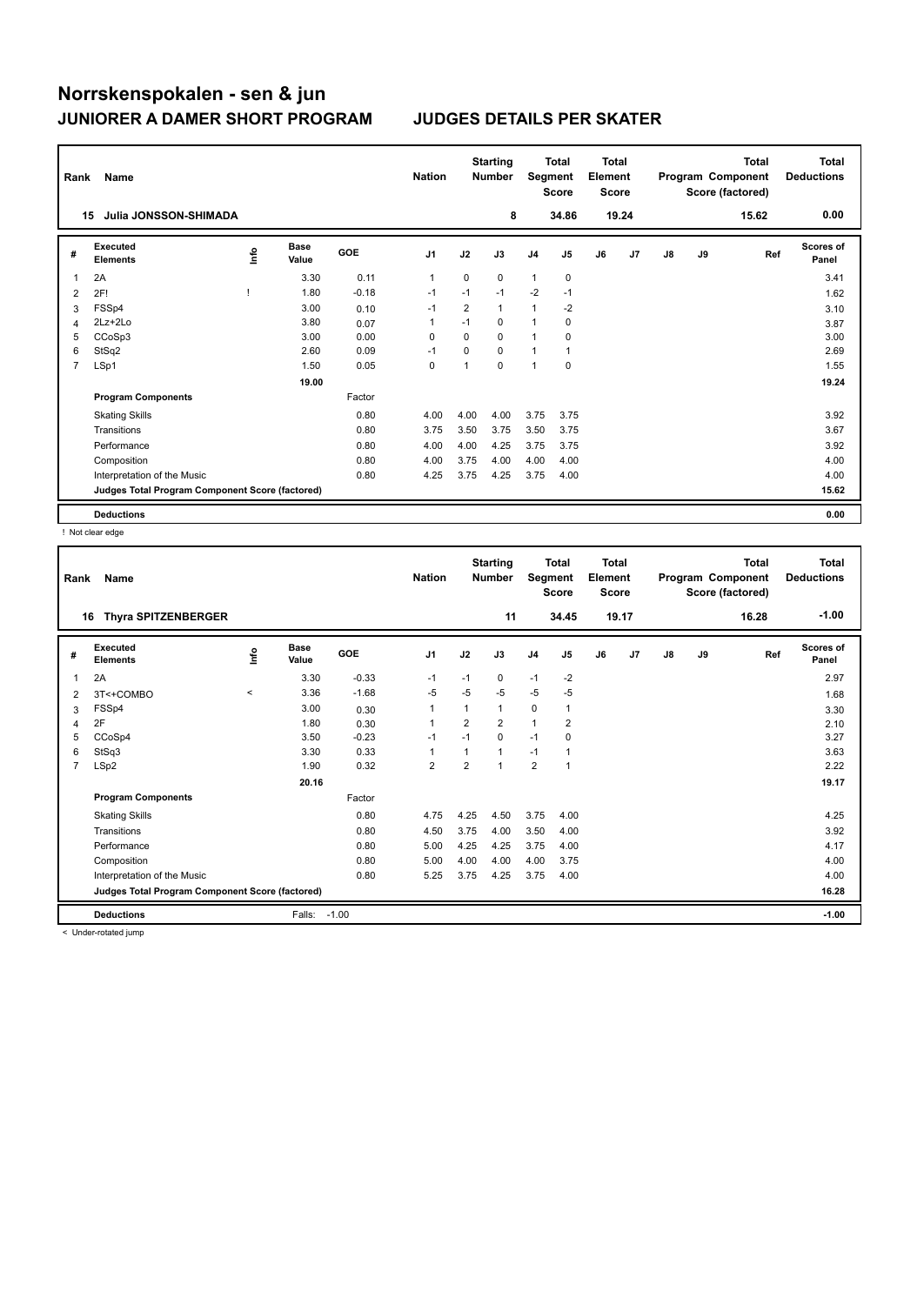| Rank           | Name                                            |             |                      |            | <b>Nation</b>  |                | <b>Starting</b><br><b>Number</b> |                         | Total<br>Segment<br><b>Score</b> | <b>Total</b><br>Element<br><b>Score</b> |       |               |    | <b>Total</b><br>Program Component<br>Score (factored) | <b>Total</b><br><b>Deductions</b> |
|----------------|-------------------------------------------------|-------------|----------------------|------------|----------------|----------------|----------------------------------|-------------------------|----------------------------------|-----------------------------------------|-------|---------------|----|-------------------------------------------------------|-----------------------------------|
|                | <b>Emily PALM</b><br>17                         |             |                      |            |                |                | 20                               |                         | 34.45                            |                                         | 17.59 |               |    | 16.86                                                 | 0.00                              |
| #              | Executed<br><b>Elements</b>                     | <u>info</u> | <b>Base</b><br>Value | <b>GOE</b> | J <sub>1</sub> | J2             | J3                               | J <sub>4</sub>          | J <sub>5</sub>                   | J6                                      | J7    | $\mathsf{J}8$ | J9 | Ref                                                   | Scores of<br>Panel                |
| 1              | 2A<<                                            | <<          | 1.10                 | $-0.55$    | $-5$           | $-5$           | $-5$                             | $-5$                    | $-5$                             |                                         |       |               |    |                                                       | 0.55                              |
| 2              | $2Lo+2T$                                        |             | 3.00                 | 0.06       | $\Omega$       | 1              | $\Omega$                         | $\mathbf{1}$            | 0                                |                                         |       |               |    |                                                       | 3.06                              |
| 3              | 2F                                              |             | 1.80                 | 0.00       | 1              | 0              | $\mathbf 0$                      | 0                       | $-1$                             |                                         |       |               |    |                                                       | 1.80                              |
| 4              | FSSp3                                           |             | 2.60                 | $-0.09$    | $-1$           | $-1$           | 0                                | 1                       | 0                                |                                         |       |               |    |                                                       | 2.51                              |
| 5              | StSq2                                           |             | 2.60                 | 0.35       | 1              | $\overline{2}$ | $\mathbf{1}$                     | 1                       | $\overline{\mathbf{c}}$          |                                         |       |               |    |                                                       | 2.95                              |
| 6              | CCoSp4                                          |             | 3.50                 | 0.58       | $\overline{2}$ | $\overline{2}$ | $\mathbf{1}$                     | 1                       | $\overline{2}$                   |                                         |       |               |    |                                                       | 4.08                              |
| $\overline{7}$ | LSp3                                            |             | 2.40                 | 0.24       | 1              | 1              | $\mathbf{1}$                     | $\overline{\mathbf{c}}$ | 0                                |                                         |       |               |    |                                                       | 2.64                              |
|                |                                                 |             | 17.00                |            |                |                |                                  |                         |                                  |                                         |       |               |    |                                                       | 17.59                             |
|                | <b>Program Components</b>                       |             |                      | Factor     |                |                |                                  |                         |                                  |                                         |       |               |    |                                                       |                                   |
|                | <b>Skating Skills</b>                           |             |                      | 0.80       | 4.75           | 4.25           | 3.75                             | 4.25                    | 4.25                             |                                         |       |               |    |                                                       | 4.25                              |
|                | Transitions                                     |             |                      | 0.80       | 4.50           | 4.00           | 4.00                             | 3.75                    | 4.00                             |                                         |       |               |    |                                                       | 4.00                              |
|                | Performance                                     |             |                      | 0.80       | 4.75           | 4.50           | 4.00                             | 4.00                    | 4.25                             |                                         |       |               |    |                                                       | 4.25                              |
|                | Composition                                     |             |                      | 0.80       | 4.75           | 4.50           | 4.25                             | 4.25                    | 4.25                             |                                         |       |               |    |                                                       | 4.33                              |
|                | Interpretation of the Music                     |             |                      | 0.80       | 4.50           | 4.25           | 4.25                             | 4.25                    | 4.00                             |                                         |       |               |    |                                                       | 4.25                              |
|                | Judges Total Program Component Score (factored) |             |                      |            |                |                |                                  |                         |                                  |                                         |       |               |    |                                                       | 16.86                             |
|                | <b>Deductions</b>                               |             |                      |            |                |                |                                  |                         |                                  |                                         |       |               |    |                                                       | 0.00                              |

<< Downgraded jump

| Rank           | Name<br><b>Leona LANNESKOG</b><br>18            |      |                      |            | <b>Nation</b>  |          | <b>Starting</b><br><b>Number</b> | Segment        | <b>Total</b><br><b>Score</b> | <b>Total</b><br>Element<br><b>Score</b> |                |    |    | <b>Total</b><br>Program Component<br>Score (factored) | <b>Total</b><br><b>Deductions</b> |
|----------------|-------------------------------------------------|------|----------------------|------------|----------------|----------|----------------------------------|----------------|------------------------------|-----------------------------------------|----------------|----|----|-------------------------------------------------------|-----------------------------------|
|                |                                                 |      |                      |            |                |          | 12                               |                | 34.34                        |                                         | 19.02          |    |    | 15.32                                                 | 0.00                              |
| #              | Executed<br><b>Elements</b>                     | ١nf٥ | <b>Base</b><br>Value | <b>GOE</b> | J <sub>1</sub> | J2       | J3                               | J <sub>4</sub> | J <sub>5</sub>               | J6                                      | J <sub>7</sub> | J8 | J9 | Ref                                                   | <b>Scores of</b><br>Panel         |
| $\mathbf{1}$   | 2A                                              |      | 3.30                 | $-0.99$    | $-3$           | $-4$     | $-3$                             | $-3$           | $-3$                         |                                         |                |    |    |                                                       | 2.31                              |
| 2              | $2Lz+2T$                                        |      | 3.40                 | 0.14       | $\mathbf{1}$   | $\Omega$ | $\mathbf{1}$                     | 0              | 1                            |                                         |                |    |    |                                                       | 3.54                              |
| 3              | CCoSp4                                          |      | 3.50                 | 0.47       | 1              | 0        | 2                                | $\mathbf{1}$   | 2                            |                                         |                |    |    |                                                       | 3.97                              |
| 4              | FSSp2                                           |      | 2.30                 | 0.15       | 1              | $\Omega$ | $\mathbf{1}$                     | $\overline{1}$ | 0                            |                                         |                |    |    |                                                       | 2.45                              |
| 5              | 2F                                              |      | 1.98 x               | $-0.24$    | $-1$           | $-2$     | $-1$                             | $-1$           | $-2$                         |                                         |                |    |    |                                                       | 1.74                              |
| 6              | LSp3                                            |      | 2.40                 | $-0.16$    | $-1$           | $\Omega$ | 0                                | $-1$           | $-2$                         |                                         |                |    |    |                                                       | 2.24                              |
| $\overline{7}$ | StSq2                                           |      | 2.60                 | 0.17       | $\Omega$       | $\Omega$ | $\mathbf{1}$                     | $\mathbf{1}$   | $\mathbf{1}$                 |                                         |                |    |    |                                                       | 2.77                              |
|                |                                                 |      | 19.48                |            |                |          |                                  |                |                              |                                         |                |    |    |                                                       | 19.02                             |
|                | <b>Program Components</b>                       |      |                      | Factor     |                |          |                                  |                |                              |                                         |                |    |    |                                                       |                                   |
|                | <b>Skating Skills</b>                           |      |                      | 0.80       | 4.50           | 4.00     | 4.00                             | 4.25           | 3.75                         |                                         |                |    |    |                                                       | 4.08                              |
|                | Transitions                                     |      |                      | 0.80       | 4.00           | 3.50     | 3.50                             | 3.50           | 3.75                         |                                         |                |    |    |                                                       | 3.58                              |
|                | Performance                                     |      |                      | 0.80       | 4.25           | 3.75     | 3.75                             | 4.00           | 4.00                         |                                         |                |    |    |                                                       | 3.92                              |
|                | Composition                                     |      |                      | 0.80       | 4.00           | 3.75     | 3.75                             | 4.25           | 3.25                         |                                         |                |    |    |                                                       | 3.83                              |
|                | Interpretation of the Music                     |      |                      | 0.80       | 4.00           | 3.50     | 3.50                             | 4.00           | 3.75                         |                                         |                |    |    |                                                       | 3.75                              |
|                | Judges Total Program Component Score (factored) |      |                      |            |                |          |                                  |                |                              |                                         |                |    |    |                                                       | 15.32                             |
|                | <b>Deductions</b>                               |      |                      |            |                |          |                                  |                |                              |                                         |                |    |    |                                                       | 0.00                              |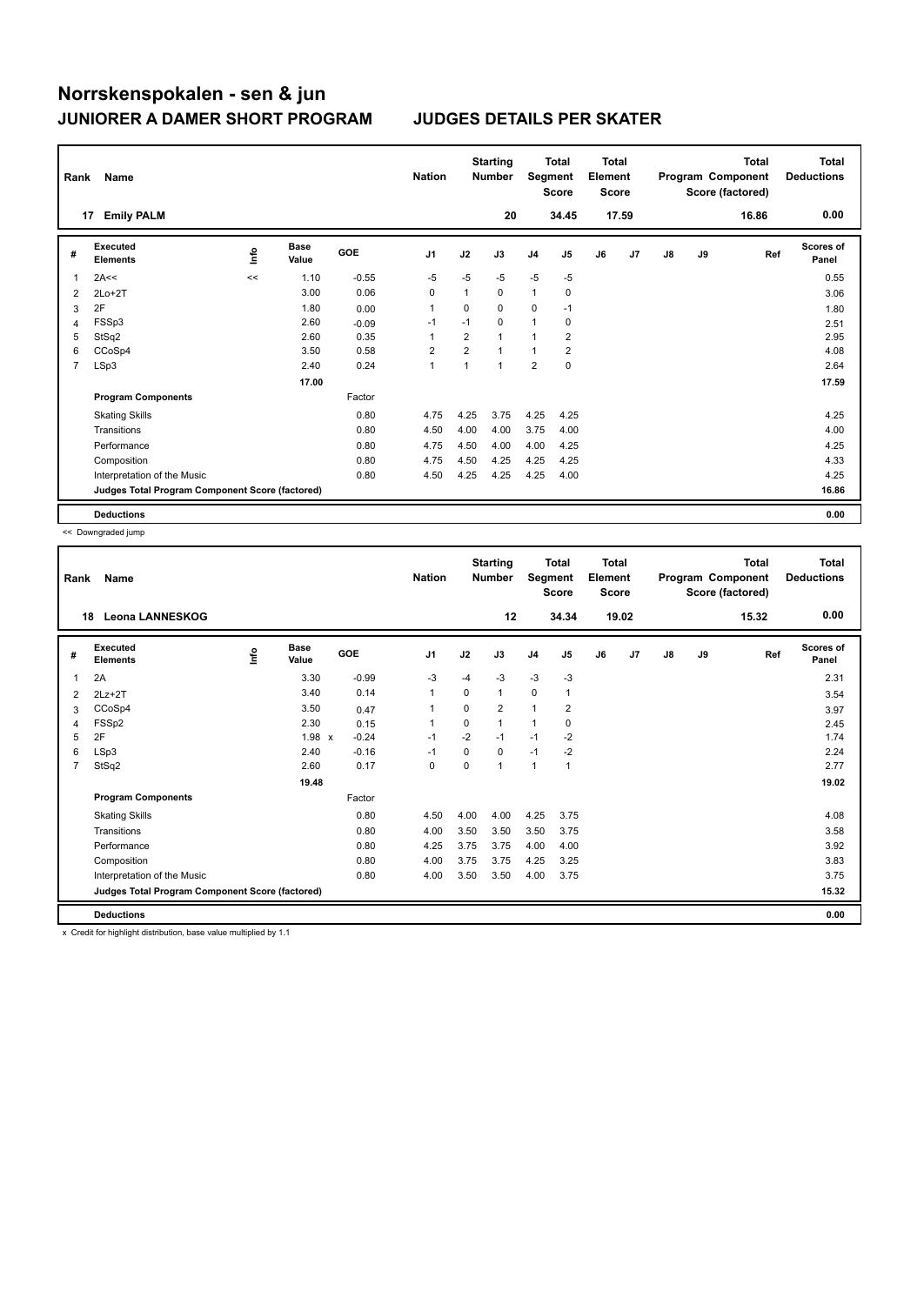| Rank | Name                                            |         |                      |            | <b>Nation</b>           |              | <b>Starting</b><br><b>Number</b> | Segment        | <b>Total</b><br><b>Score</b> | <b>Total</b><br>Element<br><b>Score</b> |       |               |    | <b>Total</b><br>Program Component<br>Score (factored) | <b>Total</b><br><b>Deductions</b> |
|------|-------------------------------------------------|---------|----------------------|------------|-------------------------|--------------|----------------------------------|----------------|------------------------------|-----------------------------------------|-------|---------------|----|-------------------------------------------------------|-----------------------------------|
|      | Signe THÖRN<br>19                               |         |                      |            |                         |              | 28                               |                | 34.08                        |                                         | 17.34 |               |    | 16.74                                                 | 0.00                              |
| #    | Executed<br><b>Elements</b>                     | ١nfo    | <b>Base</b><br>Value | <b>GOE</b> | J <sub>1</sub>          | J2           | J3                               | J <sub>4</sub> | J5                           | J6                                      | J7    | $\mathsf{J}8$ | J9 | Ref                                                   | <b>Scores of</b><br>Panel         |
| 1    | $1A^*$                                          | $\star$ | 0.00                 | 0.00       |                         |              |                                  |                |                              |                                         |       |               |    |                                                       | 0.00                              |
| 2    | 2F                                              |         | 1.80                 | 0.24       | $\overline{2}$          | 1            | 1                                | $\overline{2}$ |                              |                                         |       |               |    |                                                       | 2.04                              |
| 3    | CCoSp4                                          |         | 3.50                 | 0.58       | $\overline{\mathbf{c}}$ | 0            | 2                                | 2              |                              |                                         |       |               |    |                                                       | 4.08                              |
| 4    | $2Lz + 2T$                                      |         | $3.74 \times$        | 0.14       | $\overline{1}$          | $\mathbf{1}$ | $\mathbf{1}$                     | $\mathbf 0$    | 0                            |                                         |       |               |    |                                                       | 3.88                              |
| 5    | FSSp3                                           |         | 2.60                 | 0.26       | $\overline{2}$          | 1            | $\mathbf{1}$                     | $\mathbf{1}$   | $\mathbf 0$                  |                                         |       |               |    |                                                       | 2.86                              |
| 6    | StSq2                                           |         | 2.60                 | 0.43       | 3                       | 1            | $\overline{2}$                   | $\overline{2}$ | $\mathbf 0$                  |                                         |       |               |    |                                                       | 3.03                              |
| 7    | LSp1                                            |         | 1.50                 | $-0.05$    | $\mathbf{1}$            | $-2$         | 0                                | 1              | $-2$                         |                                         |       |               |    |                                                       | 1.45                              |
|      |                                                 |         | 15.74                |            |                         |              |                                  |                |                              |                                         |       |               |    |                                                       | 17.34                             |
|      | <b>Program Components</b>                       |         |                      | Factor     |                         |              |                                  |                |                              |                                         |       |               |    |                                                       |                                   |
|      | <b>Skating Skills</b>                           |         |                      | 0.80       | 5.25                    | 4.00         | 4.25                             | 4.50           | 4.00                         |                                         |       |               |    |                                                       | 4.25                              |
|      | Transitions                                     |         |                      | 0.80       | 5.00                    | 3.50         | 4.00                             | 4.00           | 3.75                         |                                         |       |               |    |                                                       | 3.92                              |
|      | Performance                                     |         |                      | 0.80       | 5.25                    | 4.00         | 4.25                             | 4.25           | 3.75                         |                                         |       |               |    |                                                       | 4.17                              |
|      | Composition                                     |         |                      | 0.80       | 5.50                    | 3.75         | 4.50                             | 4.50           | 4.00                         |                                         |       |               |    |                                                       | 4.33                              |
|      | Interpretation of the Music                     |         |                      | 0.80       | 5.50                    | 3.75         | 4.25                             | 4.50           | 4.00                         |                                         |       |               |    |                                                       | 4.25                              |
|      | Judges Total Program Component Score (factored) |         |                      |            |                         |              |                                  |                |                              |                                         |       |               |    |                                                       | 16.74                             |
|      | <b>Deductions</b>                               |         |                      |            |                         |              |                                  |                |                              |                                         |       |               |    |                                                       | 0.00                              |

\* Invalid element x Credit for highlight distribution, base value multiplied by 1.1

| Rank           | Name                                            |          |                      |         | <b>Nation</b>  |                | <b>Starting</b><br><b>Number</b> | Segment                 | <b>Total</b><br><b>Score</b> | Total<br>Element<br><b>Score</b> |       |               |    | <b>Total</b><br>Program Component<br>Score (factored) | <b>Total</b><br><b>Deductions</b> |
|----------------|-------------------------------------------------|----------|----------------------|---------|----------------|----------------|----------------------------------|-------------------------|------------------------------|----------------------------------|-------|---------------|----|-------------------------------------------------------|-----------------------------------|
|                | 20<br><b>Fanny ERLINGSSON</b>                   |          |                      |         |                |                | 15                               |                         | 33.24                        |                                  | 18.24 |               |    | 16.00                                                 | $-1.00$                           |
| #              | Executed<br><b>Elements</b>                     | lnfo     | <b>Base</b><br>Value | GOE     | J <sub>1</sub> | J2             | J3                               | J <sub>4</sub>          | J5                           | J6                               | J7    | $\mathsf{J}8$ | J9 | Ref                                                   | <b>Scores of</b><br>Panel         |
| 1              | 2A                                              |          | 3.30                 | 0.55    | 2              | $\overline{2}$ | 1                                | $\mathbf{1}$            | $\overline{2}$               |                                  |       |               |    |                                                       | 3.85                              |
| 2              | 3Lo<+COMBO                                      | $\hat{}$ | 3.92                 | $-1.96$ | $-5$           | $-5$           | $-5$                             | $-5$                    | $-5$                         |                                  |       |               |    |                                                       | 1.96                              |
| 3              | FSSp2                                           |          | 2.30                 | $-0.23$ | $-1$           | $-1$           | $-1$                             | $-2$                    | $-1$                         |                                  |       |               |    |                                                       | 2.07                              |
| 4              | CCoSp4                                          |          | 3.50                 | 0.35    | $\mathbf{1}$   | $\Omega$       | 1                                | $\overline{\mathbf{c}}$ | 1                            |                                  |       |               |    |                                                       | 3.85                              |
| 5              | 2F                                              |          | $1.98 \times$        | $-0.60$ | $-4$           | $-4$           | $-3$                             | $-3$                    | $-3$                         |                                  |       |               |    |                                                       | 1.38                              |
| 6              | CSp3                                            |          | 2.30                 | 0.23    | $\mathbf{1}$   | $\Omega$       | 1                                | $\mathbf{1}$            | 1                            |                                  |       |               |    |                                                       | 2.53                              |
| $\overline{7}$ | StSq2                                           |          | 2.60                 | 0.00    | 0              | $-1$           | 0                                | 0                       | 0                            |                                  |       |               |    |                                                       | 2.60                              |
|                |                                                 |          | 19.90                |         |                |                |                                  |                         |                              |                                  |       |               |    |                                                       | 18.24                             |
|                | <b>Program Components</b>                       |          |                      | Factor  |                |                |                                  |                         |                              |                                  |       |               |    |                                                       |                                   |
|                | <b>Skating Skills</b>                           |          |                      | 0.80    | 4.25           | 4.75           | 4.50                             | 4.00                    | 3.75                         |                                  |       |               |    |                                                       | 4.25                              |
|                | Transitions                                     |          |                      | 0.80    | 3.75           | 3.75           | 4.25                             | 3.75                    | 3.75                         |                                  |       |               |    |                                                       | 3.75                              |
|                | Performance                                     |          |                      | 0.80    | 4.00           | 4.25           | 4.00                             | 3.75                    | 3.75                         |                                  |       |               |    |                                                       | 3.92                              |
|                | Composition                                     |          |                      | 0.80    | 4.25           | 4.25           | 4.25                             | 4.25                    | 4.00                         |                                  |       |               |    |                                                       | 4.25                              |
|                | Interpretation of the Music                     |          |                      | 0.80    | 3.75           | 3.75           | 4.00                             | 4.00                    | 3.50                         |                                  |       |               |    |                                                       | 3.83                              |
|                | Judges Total Program Component Score (factored) |          |                      |         |                |                |                                  |                         |                              |                                  |       |               |    |                                                       | 16.00                             |
|                | <b>Deductions</b>                               |          | Falls:               | $-1.00$ |                |                |                                  |                         |                              |                                  |       |               |    |                                                       | $-1.00$                           |

< Under-rotated jump x Credit for highlight distribution, base value multiplied by 1.1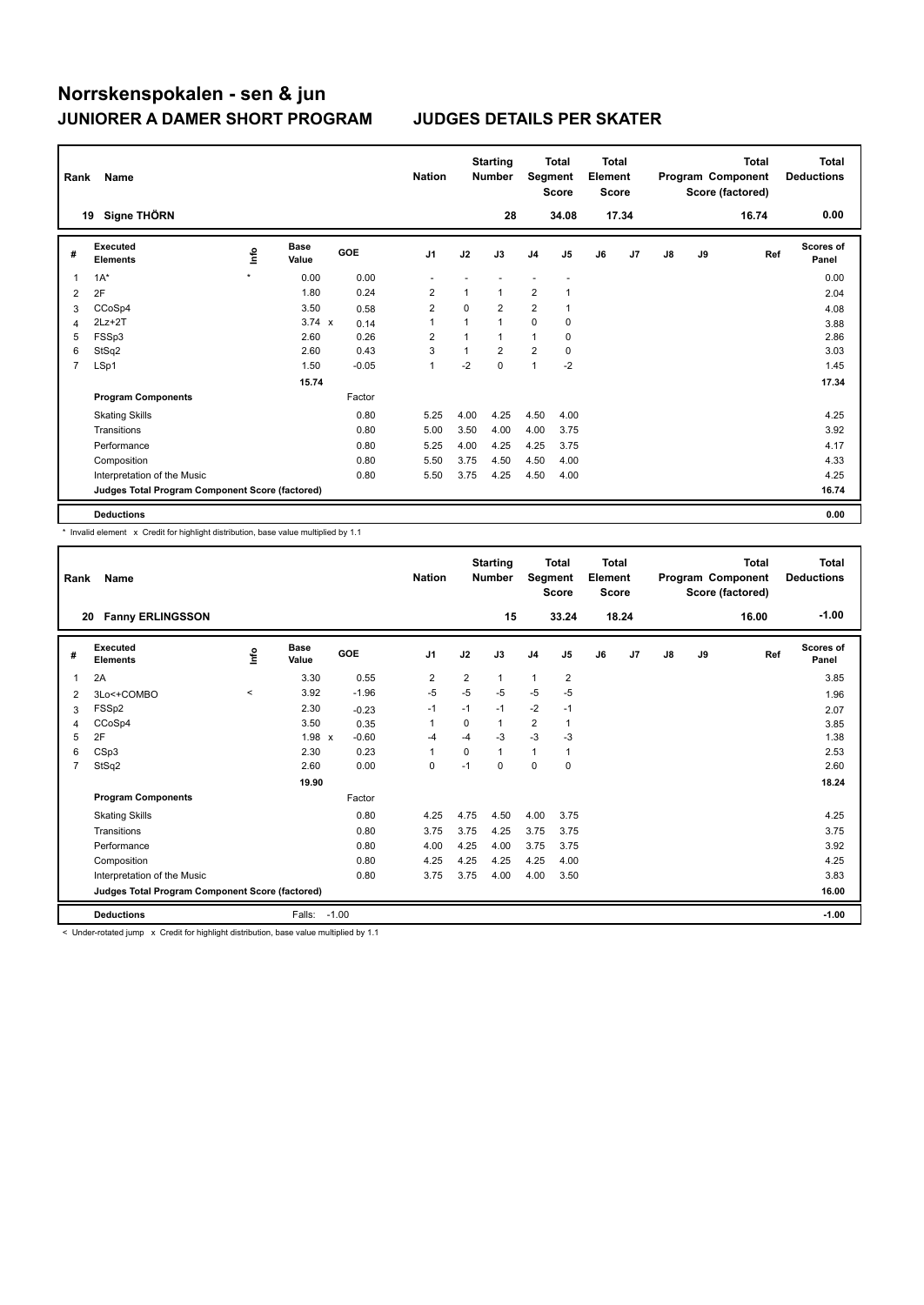| Rank           | Name                                            |      |                      |            | <b>Nation</b>  |             | <b>Starting</b><br><b>Number</b> | Segment        | <b>Total</b><br><b>Score</b> | <b>Total</b><br>Element<br><b>Score</b> |       |    |    | <b>Total</b><br>Program Component<br>Score (factored) | <b>Total</b><br><b>Deductions</b> |
|----------------|-------------------------------------------------|------|----------------------|------------|----------------|-------------|----------------------------------|----------------|------------------------------|-----------------------------------------|-------|----|----|-------------------------------------------------------|-----------------------------------|
|                | <b>Alma JOHNSSON</b><br>21                      |      |                      |            |                |             | 24                               |                | 32.78                        |                                         | 17.52 |    |    | 15.26                                                 | 0.00                              |
| #              | <b>Executed</b><br><b>Elements</b>              | ١nfo | <b>Base</b><br>Value | <b>GOE</b> | J <sub>1</sub> | J2          | J3                               | J <sub>4</sub> | J <sub>5</sub>               | J6                                      | J7    | J8 | J9 | Ref                                                   | <b>Scores of</b><br>Panel         |
| 1              | 2A                                              |      | 3.30                 | $-0.22$    | 0              | $-1$        | $-1$                             | $-1$           | 0                            |                                         |       |    |    |                                                       | 3.08                              |
| 2              | $2Lz!+2T$                                       |      | 3.40                 | $-0.28$    | $-1$           | $-1$        | $-1$                             | $-2$           | $-2$                         |                                         |       |    |    |                                                       | 3.12                              |
| 3              | 2F                                              |      | 1.80                 | 0.18       | 1              |             | 1                                | 1              | $\overline{\mathbf{c}}$      |                                         |       |    |    |                                                       | 1.98                              |
| 4              | FSSp2                                           |      | 2.30                 | 0.08       | 1              |             | $\Omega$                         | 0              | $-1$                         |                                         |       |    |    |                                                       | 2.38                              |
| 5              | StSq3                                           |      | 3.30                 | 0.33       | $\overline{2}$ |             | $\Omega$                         | $\overline{2}$ | $\mathbf 0$                  |                                         |       |    |    |                                                       | 3.63                              |
| 6              | LSp2                                            |      | 1.90                 | 0.13       | $\overline{1}$ | $\mathbf 1$ | $\Omega$                         | $\overline{2}$ | 0                            |                                         |       |    |    |                                                       | 2.03                              |
| $\overline{7}$ | CCoSp1V                                         |      | 1.50                 | $-0.20$    | $-1$           | $-1$        | $-1$                             | $-2$           | $-2$                         |                                         |       |    |    |                                                       | 1.30                              |
|                |                                                 |      | 17.50                |            |                |             |                                  |                |                              |                                         |       |    |    |                                                       | 17.52                             |
|                | <b>Program Components</b>                       |      |                      | Factor     |                |             |                                  |                |                              |                                         |       |    |    |                                                       |                                   |
|                | <b>Skating Skills</b>                           |      |                      | 0.80       | 4.25           | 4.25        | 3.50                             | 3.50           | 3.75                         |                                         |       |    |    |                                                       | 3.83                              |
|                | Transitions                                     |      |                      | 0.80       | 4.00           | 3.75        | 3.50                             | 3.50           | 3.75                         |                                         |       |    |    |                                                       | 3.67                              |
|                | Performance                                     |      |                      | 0.80       | 4.50           | 4.00        | 3.75                             | 3.75           | 3.50                         |                                         |       |    |    |                                                       | 3.83                              |
|                | Composition                                     |      |                      | 0.80       | 4.25           | 4.25        | 3.75                             | 3.75           | 3.75                         |                                         |       |    |    |                                                       | 3.92                              |
|                | Interpretation of the Music                     |      |                      | 0.80       | 4.25           | 4.00        | 3.50                             | 4.00           | 3.50                         |                                         |       |    |    |                                                       | 3.83                              |
|                | Judges Total Program Component Score (factored) |      |                      |            |                |             |                                  |                |                              |                                         |       |    |    |                                                       | 15.26                             |
|                | <b>Deductions</b>                               |      |                      |            |                |             |                                  |                |                              |                                         |       |    |    |                                                       | 0.00                              |

! Not clear edge

| Rank           | <b>Name</b><br><b>Tilda ANDRÉASSON</b><br>22    |    |                      |            | <b>Nation</b>  |          | <b>Starting</b><br><b>Number</b> | Segment        | <b>Total</b><br><b>Score</b> | Total<br>Element<br>Score |       |    |    | <b>Total</b><br>Program Component<br>Score (factored) | <b>Total</b><br><b>Deductions</b> |
|----------------|-------------------------------------------------|----|----------------------|------------|----------------|----------|----------------------------------|----------------|------------------------------|---------------------------|-------|----|----|-------------------------------------------------------|-----------------------------------|
|                |                                                 |    |                      |            |                |          | 3                                |                | 31.99                        |                           | 16.85 |    |    | 15.14                                                 | 0.00                              |
| #              | Executed<br><b>Elements</b>                     | ۴ů | <b>Base</b><br>Value | <b>GOE</b> | J <sub>1</sub> | J2       | J3                               | J <sub>4</sub> | J <sub>5</sub>               | J6                        | J7    | J8 | J9 | Ref                                                   | Scores of<br>Panel                |
| 1              | $2Lz+2T$                                        |    | 3.40                 | $-0.63$    | $-4$           | $-2$     | $-3$                             | $-3$           | $-3$                         |                           |       |    |    |                                                       | 2.77                              |
| 2              | 2A                                              |    | 3.30                 | 0.22       | $\mathbf{1}$   | 0        | 1                                | $\mathbf 0$    | 2                            |                           |       |    |    |                                                       | 3.52                              |
| 3              | FSSp2                                           |    | 2.30                 | $-0.69$    | -3             | $-3$     | $-2$                             | $-3$           | $-5$                         |                           |       |    |    |                                                       | 1.61                              |
| 4              | 2F                                              |    | 1.80                 | $-0.42$    | $-3$           | $-2$     | $-2$                             | $-3$           | $-2$                         |                           |       |    |    |                                                       | 1.38                              |
| 5              | CCoSp3                                          |    | 3.00                 | 0.10       | $\Omega$       | $\Omega$ | 0                                | $\mathbf{1}$   | $\mathbf{1}$                 |                           |       |    |    |                                                       | 3.10                              |
| 6              | StSq2                                           |    | 2.60                 | $-0.09$    | $\mathbf 0$    | 0        | 1                                | $-1$           | $-1$                         |                           |       |    |    |                                                       | 2.51                              |
| $\overline{7}$ | LSp2                                            |    | 1.90                 | 0.06       | $\mathbf{1}$   | $\Omega$ | $-1$                             | $\overline{1}$ | 0                            |                           |       |    |    |                                                       | 1.96                              |
|                |                                                 |    | 18.30                |            |                |          |                                  |                |                              |                           |       |    |    |                                                       | 16.85                             |
|                | <b>Program Components</b>                       |    |                      | Factor     |                |          |                                  |                |                              |                           |       |    |    |                                                       |                                   |
|                | <b>Skating Skills</b>                           |    |                      | 0.80       | 4.50           | 3.75     | 4.00                             | 3.75           | 3.50                         |                           |       |    |    |                                                       | 3.83                              |
|                | Transitions                                     |    |                      | 0.80       | 3.75           | 3.75     | 3.75                             | 3.50           | 3.50                         |                           |       |    |    |                                                       | 3.67                              |
|                | Performance                                     |    |                      | 0.80       | 4.00           | 4.25     | 3.75                             | 3.50           | 3.50                         |                           |       |    |    |                                                       | 3.75                              |
|                | Composition                                     |    |                      | 0.80       | 4.00           | 4.00     | 4.00                             | 4.00           | 3.25                         |                           |       |    |    |                                                       | 4.00                              |
|                | Interpretation of the Music                     |    |                      | 0.80       | 3.75           | 3.75     | 3.50                             | 3.75           | 3.00                         |                           |       |    |    |                                                       | 3.67                              |
|                | Judges Total Program Component Score (factored) |    |                      |            |                |          |                                  |                |                              |                           |       |    |    |                                                       | 15.14                             |
|                | <b>Deductions</b>                               |    |                      |            |                |          |                                  |                |                              |                           |       |    |    |                                                       | 0.00                              |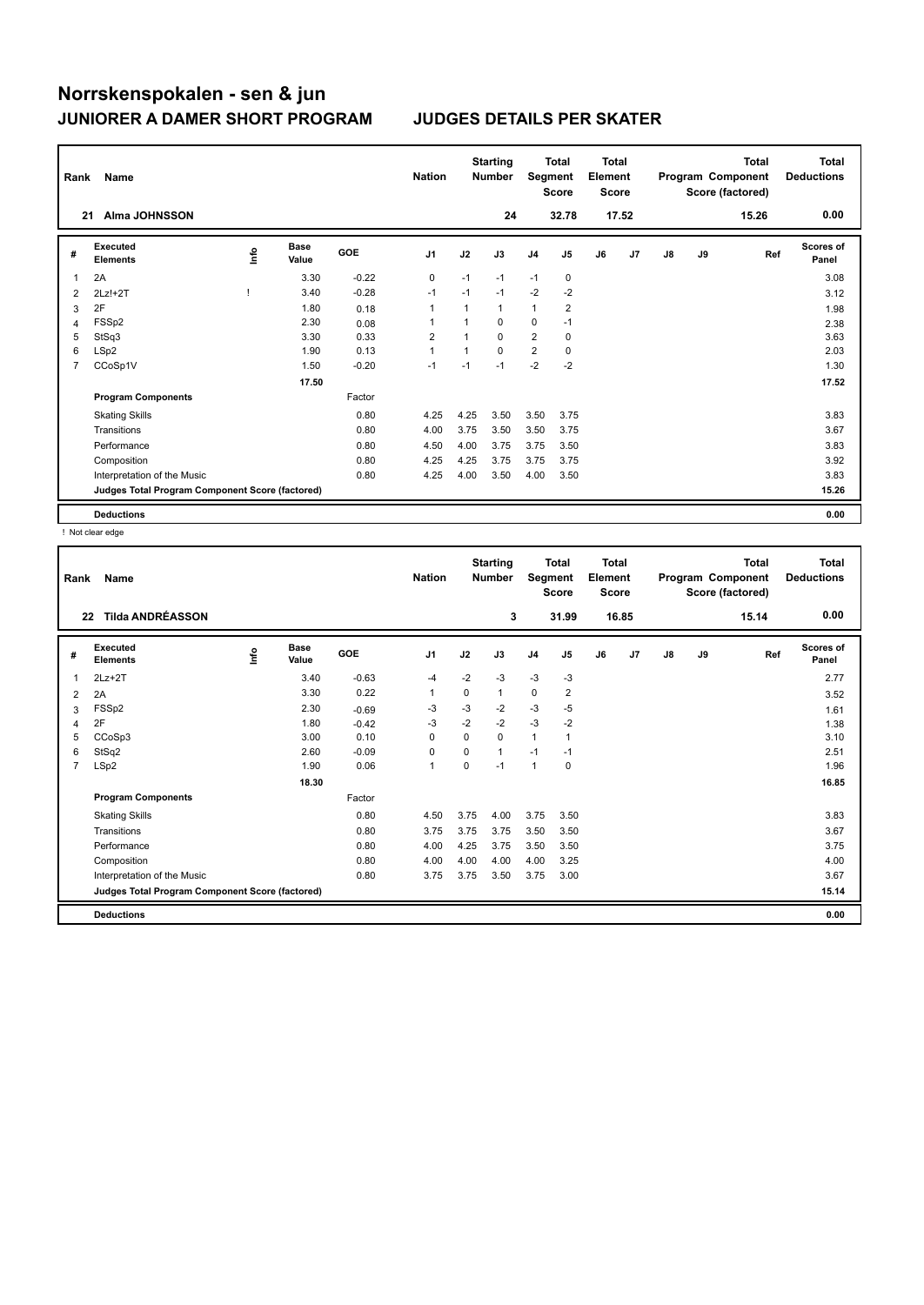| Rank           | Name                                            |         |                      |            | <b>Nation</b>  |              | <b>Starting</b><br><b>Number</b> | Segment        | <b>Total</b><br><b>Score</b> | <b>Total</b><br>Element<br><b>Score</b> |       |    |    | <b>Total</b><br>Program Component<br>Score (factored) | Total<br><b>Deductions</b> |
|----------------|-------------------------------------------------|---------|----------------------|------------|----------------|--------------|----------------------------------|----------------|------------------------------|-----------------------------------------|-------|----|----|-------------------------------------------------------|----------------------------|
|                | Angelica HAGSTRÖM<br>23                         |         |                      |            |                |              | 9                                |                | 31.95                        |                                         | 16.35 |    |    | 15.60                                                 | 0.00                       |
| #              | <b>Executed</b><br><b>Elements</b>              | ١nfo    | <b>Base</b><br>Value | <b>GOE</b> | J <sub>1</sub> | J2           | J3                               | J <sub>4</sub> | J <sub>5</sub>               | J6                                      | J7    | J8 | J9 | Ref                                                   | Scores of<br>Panel         |
| 1              | $1A^*$                                          | $\star$ | 0.00                 | 0.00       |                |              |                                  |                |                              |                                         |       |    |    |                                                       | 0.00                       |
| $\overline{2}$ | $2Lz + 2T$                                      |         | 3.40                 | 0.14       | 1              | $\Omega$     | 1                                | 0              |                              |                                         |       |    |    |                                                       | 3.54                       |
| 3              | FSSp2                                           |         | 2.30                 | 0.08       | 1              | 0            | 1                                | $-2$           | 0                            |                                         |       |    |    |                                                       | 2.38                       |
| 4              | 2F                                              |         | 1.98 x               | $-0.42$    | $-3$           | $-3$         | $-2$                             | $-2$           | $-2$                         |                                         |       |    |    |                                                       | 1.56                       |
| 5              | CCoSp3                                          |         | 3.00                 | 0.30       | $\overline{1}$ | $\mathbf{1}$ | $\overline{2}$                   | $-2$           | $\mathbf{1}$                 |                                         |       |    |    |                                                       | 3.30                       |
| 6              | StSq2                                           |         | 2.60                 | 0.09       | $\Omega$       | 0            | $\mathbf{1}$                     | $-1$           | 2                            |                                         |       |    |    |                                                       | 2.69                       |
| $\overline{7}$ | LSp3                                            |         | 2.40                 | 0.48       | $\overline{2}$ | 0            | $\overline{2}$                   | $\overline{2}$ | $\overline{2}$               |                                         |       |    |    |                                                       | 2.88                       |
|                |                                                 |         | 15.68                |            |                |              |                                  |                |                              |                                         |       |    |    |                                                       | 16.35                      |
|                | <b>Program Components</b>                       |         |                      | Factor     |                |              |                                  |                |                              |                                         |       |    |    |                                                       |                            |
|                | <b>Skating Skills</b>                           |         |                      | 0.80       | 3.75           | 3.75         | 4.00                             | 3.50           | 3.75                         |                                         |       |    |    |                                                       | 3.75                       |
|                | Transitions                                     |         |                      | 0.80       | 3.75           | 3.50         | 4.25                             | 3.50           | 4.00                         |                                         |       |    |    |                                                       | 3.75                       |
|                | Performance                                     |         |                      | 0.80       | 3.75           | 3.50         | 4.25                             | 3.50           | 4.00                         |                                         |       |    |    |                                                       | 3.75                       |
|                | Composition                                     |         |                      | 0.80       | 4.25           | 4.75         | 4.50                             | 3.75           | 4.25                         |                                         |       |    |    |                                                       | 4.33                       |
|                | Interpretation of the Music                     |         |                      | 0.80       | 4.00           | 3.75         | 4.00                             | 3.50           | 4.25                         |                                         |       |    |    |                                                       | 3.92                       |
|                | Judges Total Program Component Score (factored) |         |                      |            |                |              |                                  |                |                              |                                         |       |    |    |                                                       | 15.60                      |
|                | <b>Deductions</b>                               |         |                      |            |                |              |                                  |                |                              |                                         |       |    |    |                                                       | 0.00                       |

\* Invalid element x Credit for highlight distribution, base value multiplied by 1.1

| Rank           | Name                                            |      |                      |            | <b>Nation</b>  |          | <b>Starting</b><br><b>Number</b> | Segment        | <b>Total</b><br><b>Score</b> | <b>Total</b><br>Element<br><b>Score</b> |       |    |    | <b>Total</b><br>Program Component<br>Score (factored) | Total<br><b>Deductions</b> |
|----------------|-------------------------------------------------|------|----------------------|------------|----------------|----------|----------------------------------|----------------|------------------------------|-----------------------------------------|-------|----|----|-------------------------------------------------------|----------------------------|
|                | <b>Emelie FLISBERG</b><br>24                    |      |                      |            |                |          | 19                               |                | 31.79                        |                                         | 16.51 |    |    | 15.28                                                 | 0.00                       |
| #              | Executed<br><b>Elements</b>                     | lnfo | <b>Base</b><br>Value | <b>GOE</b> | J <sub>1</sub> | J2       | J3                               | J <sub>4</sub> | J <sub>5</sub>               | J6                                      | J7    | J8 | J9 | Ref                                                   | Scores of<br>Panel         |
| 1              | 2A<<                                            | <<   | 1.10                 | $-0.55$    | $-5$           | $-5$     | -5                               | $-5$           | $-5$                         |                                         |       |    |    |                                                       | 0.55                       |
| 2              | $2Lze+2T$                                       | e    | 2.98                 | $-0.56$    | $-3$           | $-4$     | $-2$                             | $-4$           | $-3$                         |                                         |       |    |    |                                                       | 2.42                       |
| 3              | FSSp4                                           |      | 3.00                 | 0.10       | 2              | 0        | $\mathbf 1$                      | 0              | 0                            |                                         |       |    |    |                                                       | 3.10                       |
| 4              | 2F                                              |      | 1.98<br>$\mathsf{x}$ | $-0.18$    | $-1$           | $\Omega$ | $-1$                             | $-1$           | $-1$                         |                                         |       |    |    |                                                       | 1.80                       |
| 5              | StSq2                                           |      | 2.60                 | 0.26       | $-1$           | 1        | $\overline{1}$                   | $\mathbf{1}$   |                              |                                         |       |    |    |                                                       | 2.86                       |
| 6              | CCoSp3                                          |      | 3.00                 | 0.30       | 0              | 1        |                                  | $\mathbf{1}$   |                              |                                         |       |    |    |                                                       | 3.30                       |
| $\overline{7}$ | LSp3                                            |      | 2.40                 | 0.08       | $\mathbf{1}$   | $\Omega$ | $\Omega$                         | $\mathbf{1}$   | $\mathbf 0$                  |                                         |       |    |    |                                                       | 2.48                       |
|                |                                                 |      | 17.06                |            |                |          |                                  |                |                              |                                         |       |    |    |                                                       | 16.51                      |
|                | <b>Program Components</b>                       |      |                      | Factor     |                |          |                                  |                |                              |                                         |       |    |    |                                                       |                            |
|                | <b>Skating Skills</b>                           |      |                      | 0.80       | 3.75           | 3.75     | 3.50                             | 4.00           | 3.50                         |                                         |       |    |    |                                                       | 3.67                       |
|                | Transitions                                     |      |                      | 0.80       | 3.50           | 3.75     | 4.00                             | 3.50           | 3.50                         |                                         |       |    |    |                                                       | 3.58                       |
|                | Performance                                     |      |                      | 0.80       | 3.75           | 4.25     | 4.00                             | 4.00           | 3.50                         |                                         |       |    |    |                                                       | 3.92                       |
|                | Composition                                     |      |                      | 0.80       | 3.75           | 4.00     | 4.25                             | 4.25           | 3.75                         |                                         |       |    |    |                                                       | 4.00                       |
|                | Interpretation of the Music                     |      |                      | 0.80       | 3.50           | 4.00     | 4.00                             | 4.25           | 3.75                         |                                         |       |    |    |                                                       | 3.92                       |
|                | Judges Total Program Component Score (factored) |      |                      |            |                |          |                                  |                |                              |                                         |       |    |    |                                                       | 15.28                      |
|                | <b>Deductions</b>                               |      |                      |            |                |          |                                  |                |                              |                                         |       |    |    |                                                       | 0.00                       |

<< Downgraded jump x Credit for highlight distribution, base value multiplied by 1.1 e Wrong edge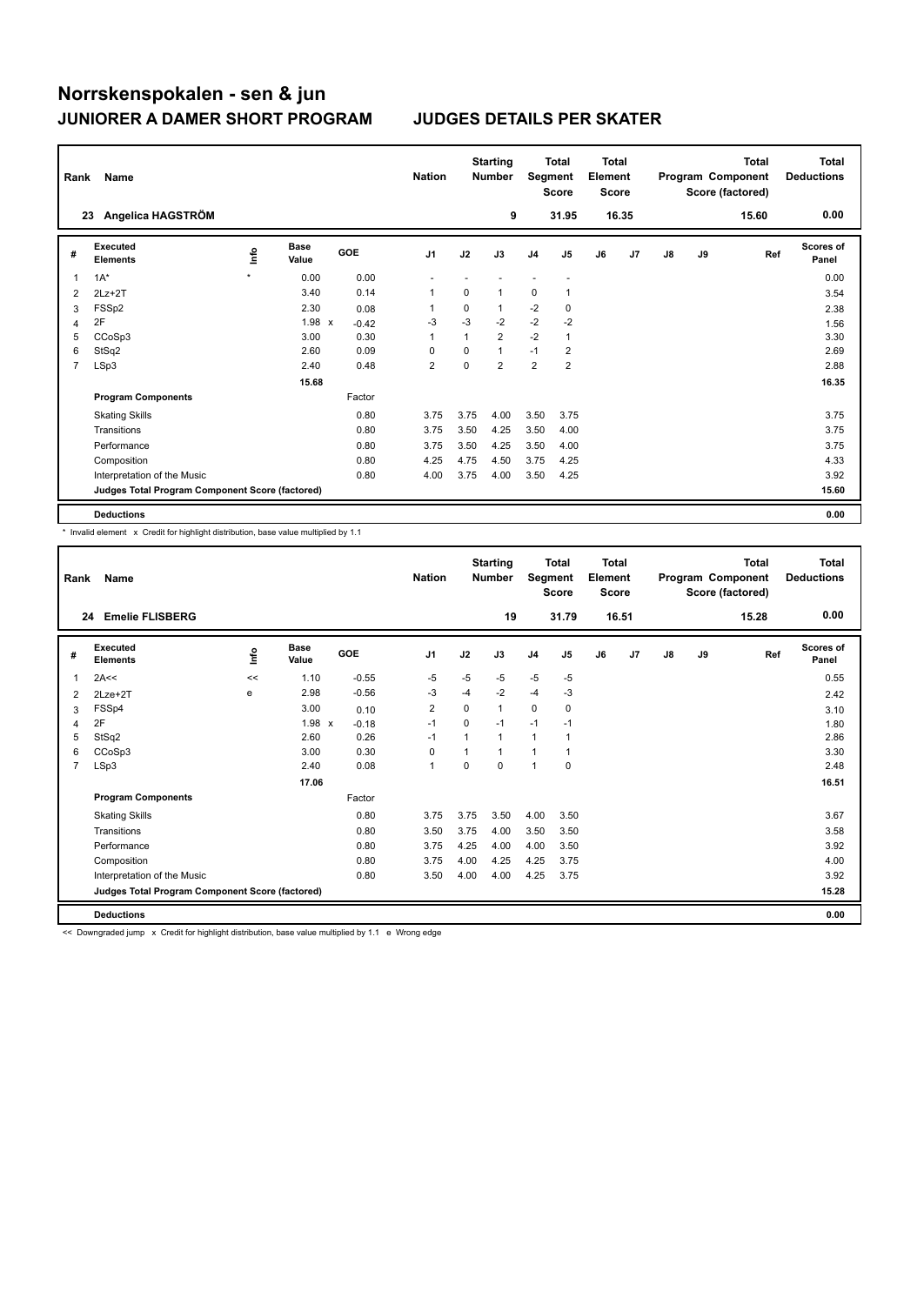| Rank | Name                                            |         |                      |            | <b>Nation</b>  |              | <b>Starting</b><br><b>Number</b> | Segment        | <b>Total</b><br><b>Score</b> | <b>Total</b><br>Element<br><b>Score</b> |       |    |    | <b>Total</b><br>Program Component<br>Score (factored) | Total<br><b>Deductions</b> |
|------|-------------------------------------------------|---------|----------------------|------------|----------------|--------------|----------------------------------|----------------|------------------------------|-----------------------------------------|-------|----|----|-------------------------------------------------------|----------------------------|
| 25   | <b>Kimberly BERTELSEN</b>                       |         |                      |            |                |              | 4                                |                | 31.38                        |                                         | 16.18 |    |    | 15.20                                                 | 0.00                       |
| #    | <b>Executed</b><br><b>Elements</b>              | ١nfo    | <b>Base</b><br>Value | <b>GOE</b> | J <sub>1</sub> | J2           | J3                               | J <sub>4</sub> | J <sub>5</sub>               | J6                                      | J7    | J8 | J9 | Ref                                                   | Scores of<br>Panel         |
| 1    | 2F                                              |         | 1.80                 | $-0.36$    | $-2$           | $-2$         | $-2$                             | $-2$           | $-2$                         |                                         |       |    |    |                                                       | 1.44                       |
| 2    | 2A<<                                            | <<      | 1.10                 | $-0.40$    | $-4$           | $-4$         | $-4$                             | $-3$           | $-3$                         |                                         |       |    |    |                                                       | 0.70                       |
| 3    | FSSp4                                           |         | 3.00                 | 0.10       | 1              | 0            | 0                                | 0              | $\mathbf{1}$                 |                                         |       |    |    |                                                       | 3.10                       |
| 4    | $2Lo+2Lo<$                                      | $\prec$ | 3.06                 | $-0.62$    | $-4$           | $-4$         | $-3$                             | $-3$           | -5                           |                                         |       |    |    |                                                       | 2.44                       |
| 5    | CCoSp4                                          |         | 3.50                 | 0.35       | $\Omega$       | $\mathbf{1}$ | $\mathbf{1}$                     | $\mathbf{1}$   |                              |                                         |       |    |    |                                                       | 3.85                       |
| 6    | StSq2                                           |         | 2.60                 | 0.09       | 0              | $\mathbf 1$  | 0                                | 0              |                              |                                         |       |    |    |                                                       | 2.69                       |
| 7    | LSp2                                            |         | 1.90                 | 0.06       | $-1$           | 1            | $\mathbf 0$                      | 1              | $\pmb{0}$                    |                                         |       |    |    |                                                       | 1.96                       |
|      |                                                 |         | 16.96                |            |                |              |                                  |                |                              |                                         |       |    |    |                                                       | 16.18                      |
|      | <b>Program Components</b>                       |         |                      | Factor     |                |              |                                  |                |                              |                                         |       |    |    |                                                       |                            |
|      | <b>Skating Skills</b>                           |         |                      | 0.80       | 4.00           | 4.00         | 3.75                             | 3.75           | 3.50                         |                                         |       |    |    |                                                       | 3.83                       |
|      | Transitions                                     |         |                      | 0.80       | 3.75           | 3.75         | 3.75                             | 3.50           | 3.75                         |                                         |       |    |    |                                                       | 3.75                       |
|      | Performance                                     |         |                      | 0.80       | 3.75           | 3.75         | 3.50                             | 3.50           | 3.50                         |                                         |       |    |    |                                                       | 3.58                       |
|      | Composition                                     |         |                      | 0.80       | 4.00           | 4.00         | 4.25                             | 3.75           | 3.50                         |                                         |       |    |    |                                                       | 3.92                       |
|      | Interpretation of the Music                     |         |                      | 0.80       | 4.00           | 4.00         | 4.00                             | 3.75           | 3.75                         |                                         |       |    |    |                                                       | 3.92                       |
|      | Judges Total Program Component Score (factored) |         |                      |            |                |              |                                  |                |                              |                                         |       |    |    |                                                       | 15.20                      |
|      | <b>Deductions</b>                               |         |                      |            |                |              |                                  |                |                              |                                         |       |    |    |                                                       | 0.00                       |

< Under-rotated jump << Downgraded jump

| Rank           | Name                                            |      |                      |         | <b>Nation</b>  |          | <b>Starting</b><br><b>Number</b> | Segment        | <b>Total</b><br><b>Score</b> | <b>Total</b><br>Element<br><b>Score</b> |       |               |    | Total<br>Program Component<br>Score (factored) | <b>Total</b><br><b>Deductions</b> |
|----------------|-------------------------------------------------|------|----------------------|---------|----------------|----------|----------------------------------|----------------|------------------------------|-----------------------------------------|-------|---------------|----|------------------------------------------------|-----------------------------------|
|                | <b>Emilia WISSTING</b><br>26                    |      |                      |         |                |          | 27                               |                | 29.50                        |                                         | 15.58 |               |    | 13.92                                          | 0.00                              |
| #              | Executed<br><b>Elements</b>                     | lnfo | <b>Base</b><br>Value | GOE     | J <sub>1</sub> | J2       | J3                               | J <sub>4</sub> | J5                           | J6                                      | J7    | $\mathsf{J}8$ | J9 | Ref                                            | <b>Scores of</b><br>Panel         |
| 1              | 2F                                              |      | 1.80                 | $-0.06$ | 0              | $\Omega$ | $-1$                             | $-1$           | $\mathbf 0$                  |                                         |       |               |    |                                                | 1.74                              |
| 2              | 2A<<                                            | <<   | 1.10                 | $-0.55$ | $-5$           | $-5$     | $-5$                             | $-5$           | $-5$                         |                                         |       |               |    |                                                | 0.55                              |
| 3              | FSSp3                                           |      | 2.60                 | 0.00    | 1              | $\Omega$ | 0                                | $-2$           | 0                            |                                         |       |               |    |                                                | 2.60                              |
| 4              | CCoSp3                                          |      | 3.00                 | 0.20    | 1              | $\Omega$ | 1                                | $\Omega$       | 1                            |                                         |       |               |    |                                                | 3.20                              |
| 5              | $2Lo+2T$                                        |      | $3.30 \times$        | $-0.06$ | $\Omega$       | 0        | $-1$                             | $\mathbf 0$    | $-1$                         |                                         |       |               |    |                                                | 3.24                              |
| 6              | LSp2                                            |      | 1.90                 | $-0.25$ | $-1$           | $\Omega$ | $-2$                             | $-1$           | $-2$                         |                                         |       |               |    |                                                | 1.65                              |
| $\overline{7}$ | StSq2                                           |      | 2.60                 | 0.00    | $\mathbf{1}$   | 1        | 0                                | $-1$           | $-3$                         |                                         |       |               |    |                                                | 2.60                              |
|                |                                                 |      | 16.30                |         |                |          |                                  |                |                              |                                         |       |               |    |                                                | 15.58                             |
|                | <b>Program Components</b>                       |      |                      | Factor  |                |          |                                  |                |                              |                                         |       |               |    |                                                |                                   |
|                | <b>Skating Skills</b>                           |      |                      | 0.80    | 4.25           | 3.50     | 3.25                             | 3.50           | 3.25                         |                                         |       |               |    |                                                | 3.42                              |
|                | Transitions                                     |      |                      | 0.80    | 4.25           | 3.25     | 3.00                             | 3.25           | 3.50                         |                                         |       |               |    |                                                | 3.33                              |
|                | Performance                                     |      |                      | 0.80    | 4.00           | 3.75     | 3.25                             | 3.50           | 3.25                         |                                         |       |               |    |                                                | 3.50                              |
|                | Composition                                     |      |                      | 0.80    | 4.50           | 3.75     | 3.50                             | 3.50           | 3.50                         |                                         |       |               |    |                                                | 3.58                              |
|                | Interpretation of the Music                     |      |                      | 0.80    | 4.25           | 3.50     | 3.50                             | 3.75           | 3.50                         |                                         |       |               |    |                                                | 3.58                              |
|                | Judges Total Program Component Score (factored) |      |                      |         |                |          |                                  |                |                              |                                         |       |               |    |                                                | 13.92                             |
|                | <b>Deductions</b>                               |      |                      |         |                |          |                                  |                |                              |                                         |       |               |    |                                                | 0.00                              |

<< Downgraded jump x Credit for highlight distribution, base value multiplied by 1.1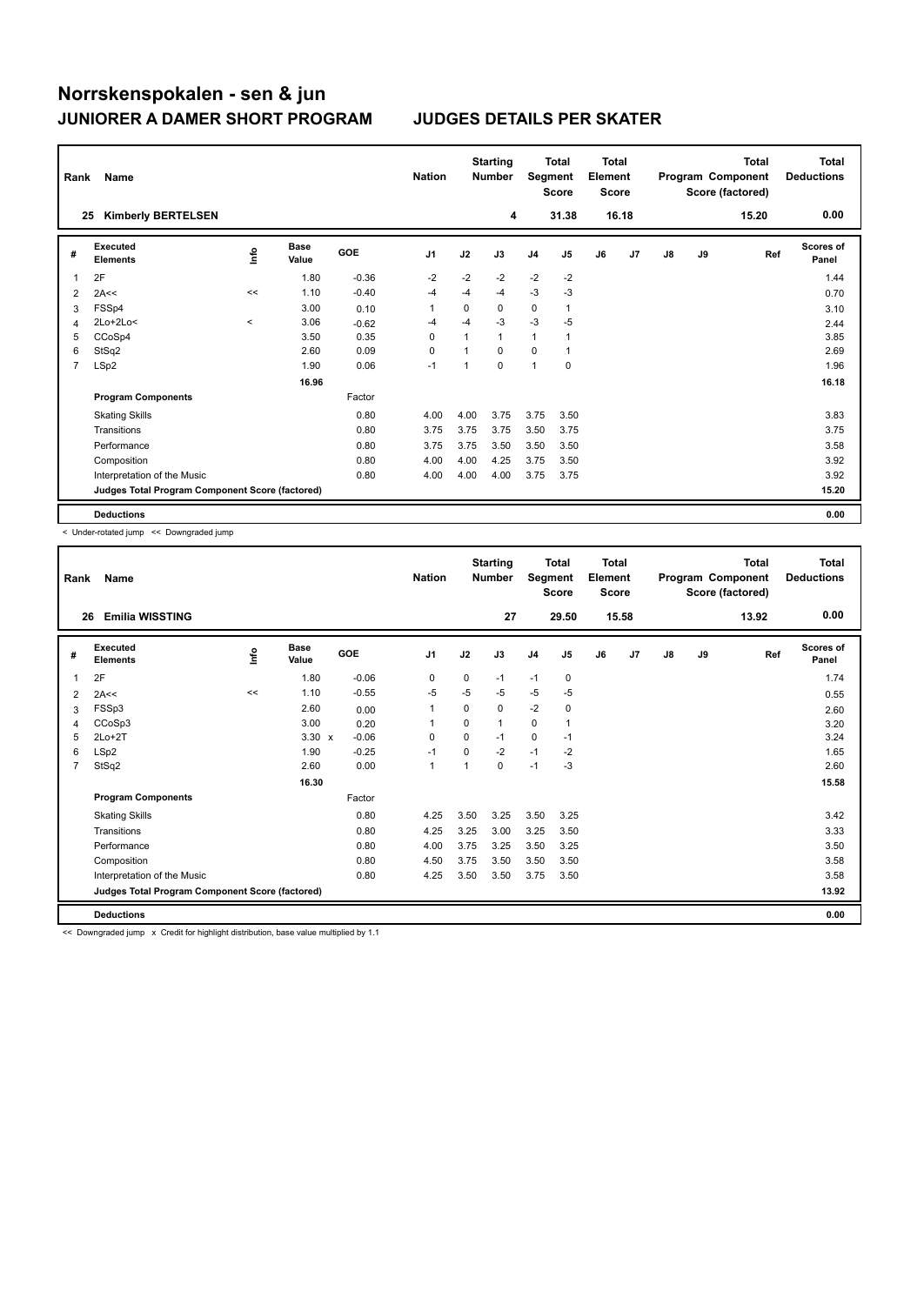| Rank | Name                                            |         |                      |            | <b>Nation</b>  |      | <b>Starting</b><br><b>Number</b> | Segment        | <b>Total</b><br><b>Score</b> | <b>Total</b><br>Element<br><b>Score</b> |       |    |    | <b>Total</b><br>Program Component<br>Score (factored) | <b>Total</b><br><b>Deductions</b> |
|------|-------------------------------------------------|---------|----------------------|------------|----------------|------|----------------------------------|----------------|------------------------------|-----------------------------------------|-------|----|----|-------------------------------------------------------|-----------------------------------|
|      | <b>Selma BENGTSSON</b><br>27                    |         |                      |            |                |      | 22                               |                | 29.38                        |                                         | 14.06 |    |    | 15.32                                                 | 0.00                              |
| #    | <b>Executed</b><br><b>Elements</b>              | ١nfo    | <b>Base</b><br>Value | <b>GOE</b> | J <sub>1</sub> | J2   | J3                               | J <sub>4</sub> | J5                           | J6                                      | J7    | J8 | J9 | Ref                                                   | <b>Scores of</b><br>Panel         |
| 1    | $1A^*$                                          | $\star$ | 0.00                 | 0.00       |                |      |                                  |                |                              |                                         |       |    |    |                                                       | 0.00                              |
| 2    | 2F                                              |         | 1.80                 | $-0.18$    | $-1$           | $-1$ | $-1$                             | $-1$           | $-1$                         |                                         |       |    |    |                                                       | 1.62                              |
| 3    | $2Lz+2T$                                        |         | 3.40                 | 0.21       | 1              | 1    | 1                                | 0              |                              |                                         |       |    |    |                                                       | 3.61                              |
| 4    | FSSp3                                           |         | 2.60                 | 0.00       | $\Omega$       | 0    | 0                                | $-2$           |                              |                                         |       |    |    |                                                       | 2.60                              |
| 5    | StSq2                                           |         | 2.60                 | $-0.52$    | $-1$           | $-3$ | $-2$                             | $-3$           | $\mathbf 0$                  |                                         |       |    |    |                                                       | 2.08                              |
| 6    | LSp1                                            |         | 1.50                 | $-0.25$    | $-1$           | 0    | $-2$                             | $-2$           | $-2$                         |                                         |       |    |    |                                                       | 1.25                              |
| 7    | CCoSp3                                          |         | 3.00                 | $-0.10$    | 0              | 1    | $\mathbf 0$                      | $-1$           | $-1$                         |                                         |       |    |    |                                                       | 2.90                              |
|      |                                                 |         | 14.90                |            |                |      |                                  |                |                              |                                         |       |    |    |                                                       | 14.06                             |
|      | <b>Program Components</b>                       |         |                      | Factor     |                |      |                                  |                |                              |                                         |       |    |    |                                                       |                                   |
|      | <b>Skating Skills</b>                           |         |                      | 0.80       | 4.50           | 4.50 | 3.75                             | 3.50           | 4.00                         |                                         |       |    |    |                                                       | 4.08                              |
|      | Transitions                                     |         |                      | 0.80       | 4.00           | 4.00 | 3.50                             | 3.00           | 3.75                         |                                         |       |    |    |                                                       | 3.75                              |
|      | Performance                                     |         |                      | 0.80       | 4.00           | 4.25 | 3.50                             | 3.25           | 3.75                         |                                         |       |    |    |                                                       | 3.75                              |
|      | Composition                                     |         |                      | 0.80       | 4.00           | 4.50 | 3.50                             | 3.25           | 4.00                         |                                         |       |    |    |                                                       | 3.83                              |
|      | Interpretation of the Music                     |         |                      | 0.80       | 3.75           | 4.25 | 3.75                             | 3.50           | 3.75                         |                                         |       |    |    |                                                       | 3.75                              |
|      | Judges Total Program Component Score (factored) |         |                      |            |                |      |                                  |                |                              |                                         |       |    |    |                                                       | 15.32                             |
|      | <b>Deductions</b>                               |         |                      |            |                |      |                                  |                |                              |                                         |       |    |    |                                                       | 0.00                              |

\* Invalid element

| Rank           | Name                                            |      |                      |            | <b>Nation</b>  |          | <b>Starting</b><br><b>Number</b> | Segment        | <b>Total</b><br><b>Score</b> | Total<br>Element<br><b>Score</b> |                |    |    | <b>Total</b><br>Program Component<br>Score (factored) | <b>Total</b><br><b>Deductions</b> |
|----------------|-------------------------------------------------|------|----------------------|------------|----------------|----------|----------------------------------|----------------|------------------------------|----------------------------------|----------------|----|----|-------------------------------------------------------|-----------------------------------|
|                | <b>Julia MASUCH</b><br>28                       |      |                      |            |                |          | 14                               |                | 28.33                        |                                  | 14.67          |    |    | 14.66                                                 | $-1.00$                           |
| #              | Executed<br><b>Elements</b>                     | lnfo | <b>Base</b><br>Value | <b>GOE</b> | J <sub>1</sub> | J2       | J3                               | J <sub>4</sub> | J5                           | J6                               | J <sub>7</sub> | J8 | J9 | Ref                                                   | <b>Scores of</b><br>Panel         |
| 1              | 2A<<                                            | <<   | 1.10                 | $-0.55$    | $-5$           | $-5$     | $-5$                             | $-5$           | $-5$                         |                                  |                |    |    |                                                       | 0.55                              |
| 2              | 2F                                              |      | 1.80                 | 0.12       | $\Omega$       | $\Omega$ | $\mathbf{1}$                     | $\mathbf{1}$   | $\mathbf{1}$                 |                                  |                |    |    |                                                       | 1.92                              |
| 3              | CCoSp3                                          |      | 3.00                 | $-0.20$    | 0              | $-1$     | 0                                | $-1$           | $-1$                         |                                  |                |    |    |                                                       | 2.80                              |
| 4              | $2Lo+2Lo$                                       |      | 3.40                 | $-0.11$    | $-1$           | $-1$     | 0                                | $-1$           | 0                            |                                  |                |    |    |                                                       | 3.29                              |
| 5              | LSp2                                            |      | 1.90                 | $-0.06$    | $-1$           | $-1$     | 0                                | $\mathbf{1}$   | 0                            |                                  |                |    |    |                                                       | 1.84                              |
| 6              | FSSp2                                           |      | 2.30                 | $-0.54$    | $-3$           | $-2$     | $-3$                             | $-2$           | $-2$                         |                                  |                |    |    |                                                       | 1.76                              |
| $\overline{7}$ | StSq2                                           |      | 2.60                 | $-0.09$    | $\Omega$       | $-2$     | $\mathbf{1}$                     | $-2$           | $\mathbf{1}$                 |                                  |                |    |    |                                                       | 2.51                              |
|                |                                                 |      | 16.10                |            |                |          |                                  |                |                              |                                  |                |    |    |                                                       | 14.67                             |
|                | <b>Program Components</b>                       |      |                      | Factor     |                |          |                                  |                |                              |                                  |                |    |    |                                                       |                                   |
|                | <b>Skating Skills</b>                           |      |                      | 0.80       | 3.75           | 3.50     | 3.75                             | 3.75           | 3.50                         |                                  |                |    |    |                                                       | 3.67                              |
|                | Transitions                                     |      |                      | 0.80       | 3.50           | 3.25     | 3.75                             | 3.50           | 3.75                         |                                  |                |    |    |                                                       | 3.58                              |
|                | Performance                                     |      |                      | 0.80       | 3.50           | 3.50     | 3.50                             | 3.50           | 3.50                         |                                  |                |    |    |                                                       | 3.50                              |
|                | Composition                                     |      |                      | 0.80       | 3.50           | 3.75     | 4.00                             | 3.75           | 4.00                         |                                  |                |    |    |                                                       | 3.83                              |
|                | Interpretation of the Music                     |      |                      | 0.80       | 3.75           | 3.25     | 4.00                             | 3.75           | 3.75                         |                                  |                |    |    |                                                       | 3.75                              |
|                | Judges Total Program Component Score (factored) |      |                      |            |                |          |                                  |                |                              |                                  |                |    |    |                                                       | 14.66                             |
|                | <b>Deductions</b>                               |      | Falls:               | $-1.00$    |                |          |                                  |                |                              |                                  |                |    |    |                                                       | $-1.00$                           |

<< Downgraded jump